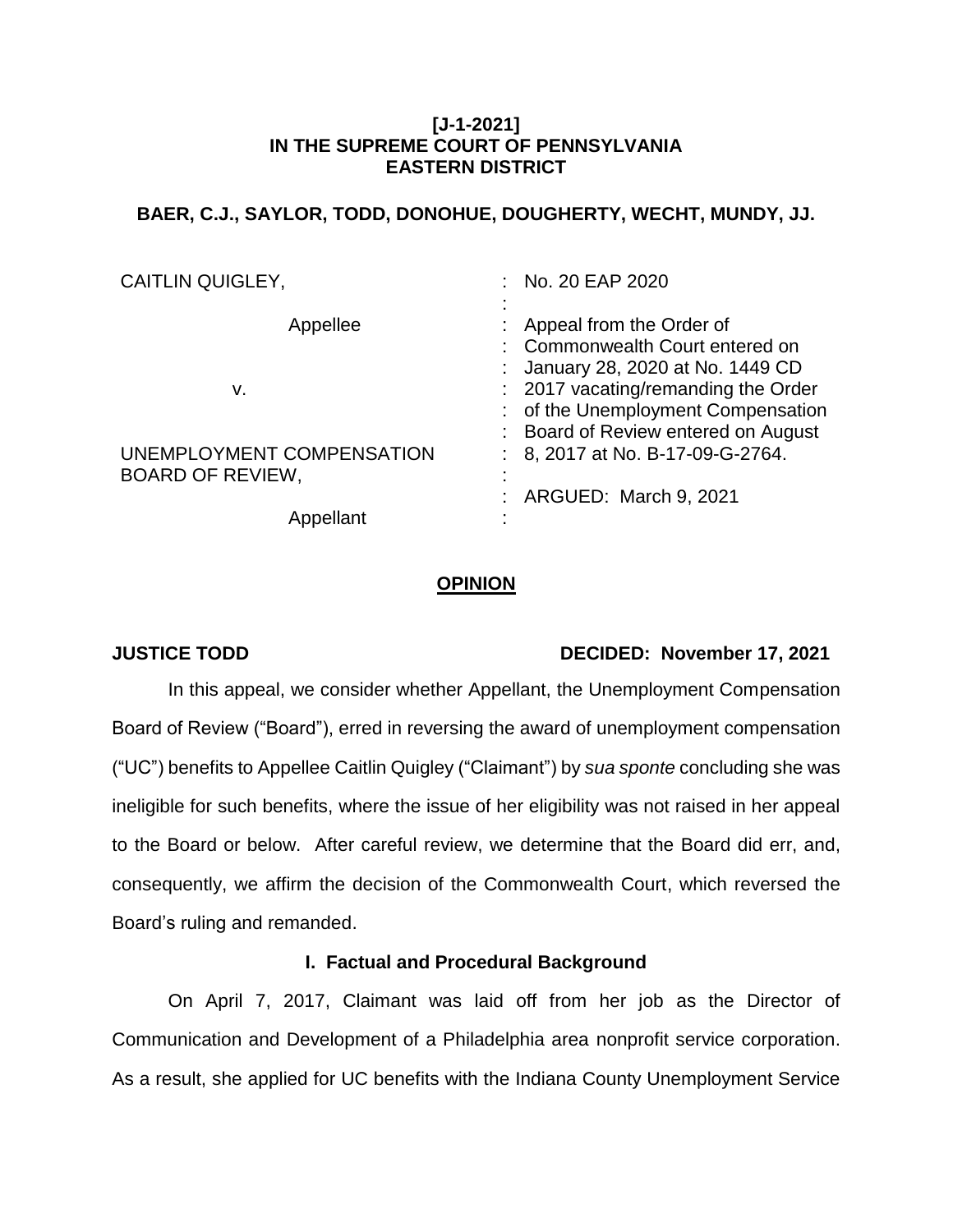Center ("service center") operated by the Department of Labor and Industry ("Department"). In the questionnaire accompanying her application for benefits, she noted that she had been engaged in a "sideline business"<sup>1</sup> since 2015, which involved providing writing and editing services on a freelance basis to another nonprofit corporation, the Bread & Roses Community Fund. Claimant Questionnaire, 4/11/17 (R.R. at 6). $2$  Claimant also indicated in the questionnaire that she anticipated a reduced income in 2017 from these activities, and she attached to the questionnaire, pursuant to its instructions, a copy of Schedule C of her 2016 federal tax return showing the income she had received from this sideline business during that year. At the time of her application for benefits, Claimant notified the service center, as noted in its records, that her phone would be disconnected for three weeks, and she indicated that the center should contact her by email. Unemployment Service Center Claim Record, 4/17/21 (R.R. at 3).

On April 12, 2017, the service center issued a "Notice of Determination," in which it ruled that Claimant was eligible to receive UC benefits, finding:

> Claimant did work in regular employment while engaged in the self-employment and the Claimant's regular earnings exceeded the net profit from the self-employment. . . . Claimant did not substantially increase her involvement in the self-employment following the loss of her regular employment and the Claimant is able and available for full-time work. As

 $\overline{a}$ 

<sup>&</sup>lt;sup>1</sup> Under Section 802(h) of the Pennsylvania's Unemployment Compensation Law ("UC Law"), a claimant is ineligible to receive unemployment compensation benefits if he or she is engaged in self-employment, unless such self-employment activity constitutes a "sideline business" – that is, the activity began prior to the claimant being separated from full time work, the activity continued substantially unchanged after the claimant's separation, the claimant remains available for suitable full-time work, and the claimant's self-employment activity is not the primary source of his or her livelihood. 43 P.S. § 802(h); *Moskos v. UCBR*, 466 A.2d 258, 259 (Pa Cmwlth. 1983). If it is determined that a claimant is engaged in a sideline business, then the prorated amount of his earnings from that business is deducted from his weekly UC benefit. 43 P.S. § 802(h).

 $2$  R.R. designates references to the reproduced record of the administrative proceedings held in this matter.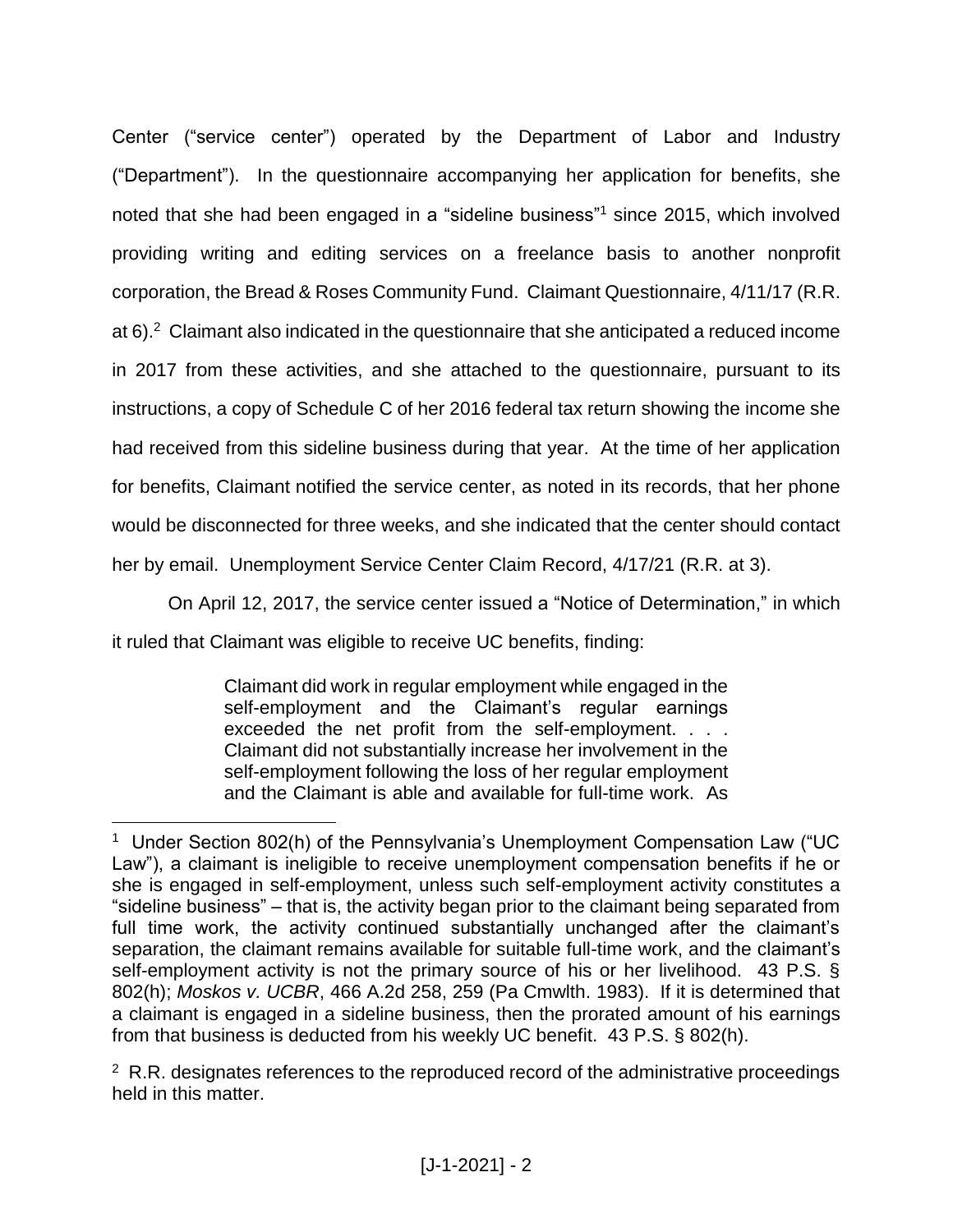such, the Claimant's business qualifies as a sideline business and benefits are allowed under [Section 802(h)] of the [UC] Law. The Claimant's prorated earnings of \$237.00 from the sideline business are deductible from her weekly benefit amount.

Notice of Determination, 4/12/17, at 1 (R.R. at 13).

After receipt of this decision, Claimant considered the amount of prorated income

attributed to her sideline business (and deducted from her benefits) to be too high.

Consequently, proceeding *pro se*, she filed a petition for appeal with the Department in

which she explained the basis for her challenge:

 $\overline{a}$ 

I believe that your determination overestimated the amount of income I will have from my sideline business. In my schedule C for 2016, it reflected a lot of 1099 income for two reasons: 1) before April 1, 2016, I worked on 1099 for the Philadelphia Area Cooperative Alliance for 30 hours a week and 2) I did a lot more work overall last year in my sideline business for Bread & Roses than I anticipate doing this year. My total income from my sideline business this year will be approximately \$2,000. Please reconsider your determination based on this information. I understand that it makes sense to prorate it, but the sideline business is not a significant source of income for me.

Attachment 2B to Petition for Appeal, 4/18/17 (R.R. at 19) (emphasis deleted).

The Department scheduled a hearing before a referee<sup>3</sup> from the Philadelphia Referee Office on May 9, 2017 and provided Claimant with written notice of it. The notice indicated that the issue to be considered in the appeal was "[w]hether claimant is engaged in self-employment." Notice of Hearing, 4/26/17 (R.R. at 22). On April 30, 2017, Claimant sent an email to the referee's office requesting the hearing be continued until after May

 $3$  A referee is an individual employed by the Commonwealth of Pennsylvania and appointed to conduct hearings on appeals from benefits determinations under the UC Law. 43 P.S. § 753; 34 Pa. Code § 101.2.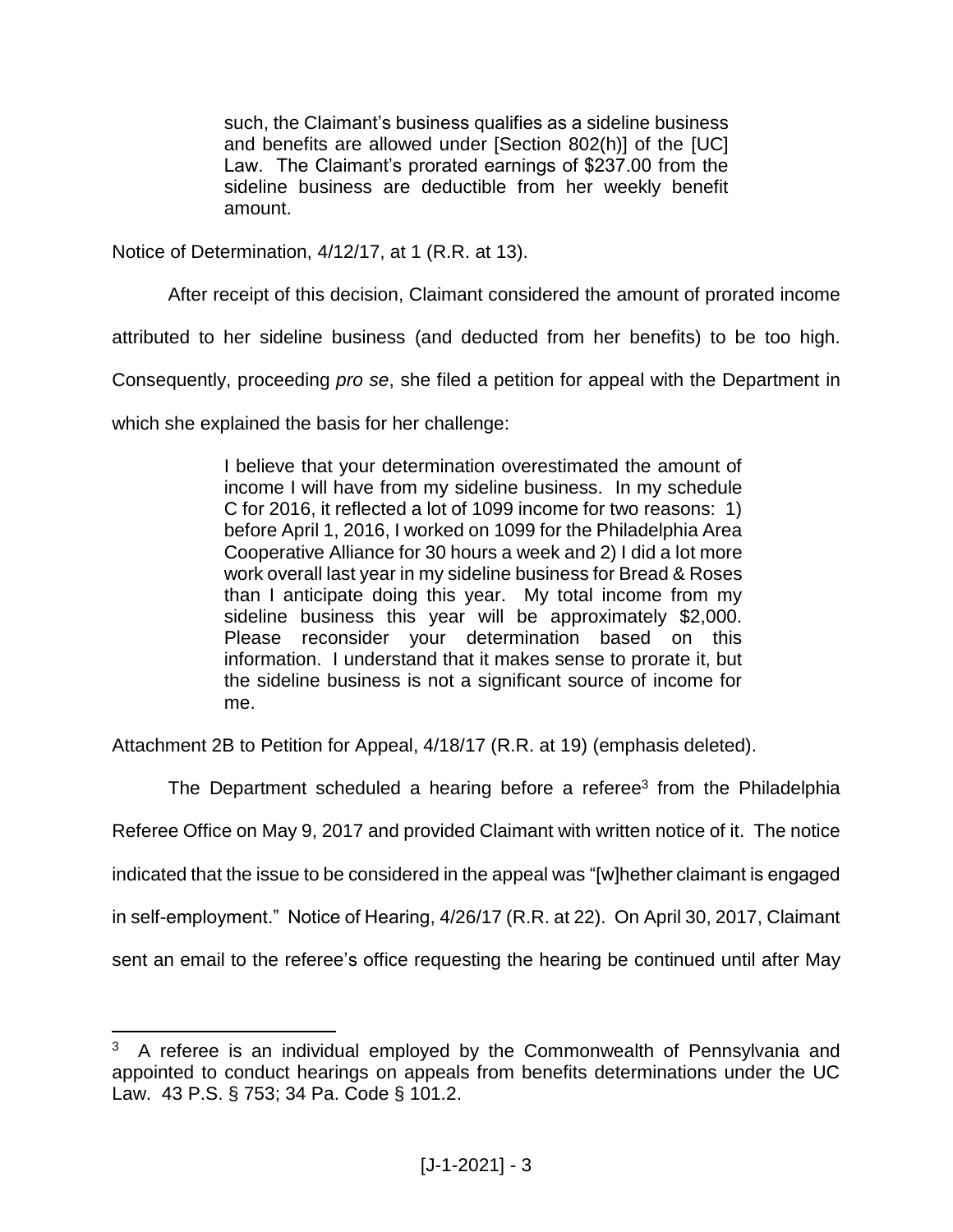25, 2017, and indicating that email was the best way to reach her. Email, 5/1/17 (R.R. at 32). The office did not reply to the email, but, instead, a representative called Claimant's phone number, which she had previously informed the Department was disconnected, and he left a voice message on Claimant's voicemail stating that the request for postponement was denied. Claimant avers that, because her phone service was disconnected at the time the message was left, she could not access her voicemail — a fact her recorded voicemail greeting purportedly relayed; thus, it was only on May 25, 2017, when her service was reconnected, that she first learned of the denial of the continuance. Petition for Reconsideration, 8/18/17 (R.R. at 55).

The hearing before the referee took place, as scheduled, on May 9, 2017, without Claimant in attendance. The Department did not participate in the hearing. In her decision, the referee described the issue which she considered in the hearing as "Is the claimant's income from self-employment deductible from UC, and, if so, to what extent?" Referee's Decision, 5/11/17, at 2 (R.R. at 40). The referee also noted that the service center had determined that Claimant's sideline business did not disqualify her from receiving benefits under Section 802(h); thus, the referee viewed the extant issue as "whether income from it is deductible from UC." *Id.*

Using data from her 2016 federal income tax return which she had attached to her questionnaire, the referee applied the relevant Department regulation, 34 Pa. Code § 65.121, to compute the weekly prorated income from Claimant's sideline business (which was thus required to be deducted from her UC benefits) as \$228.34, instead of the Department's calculation of \$237.00.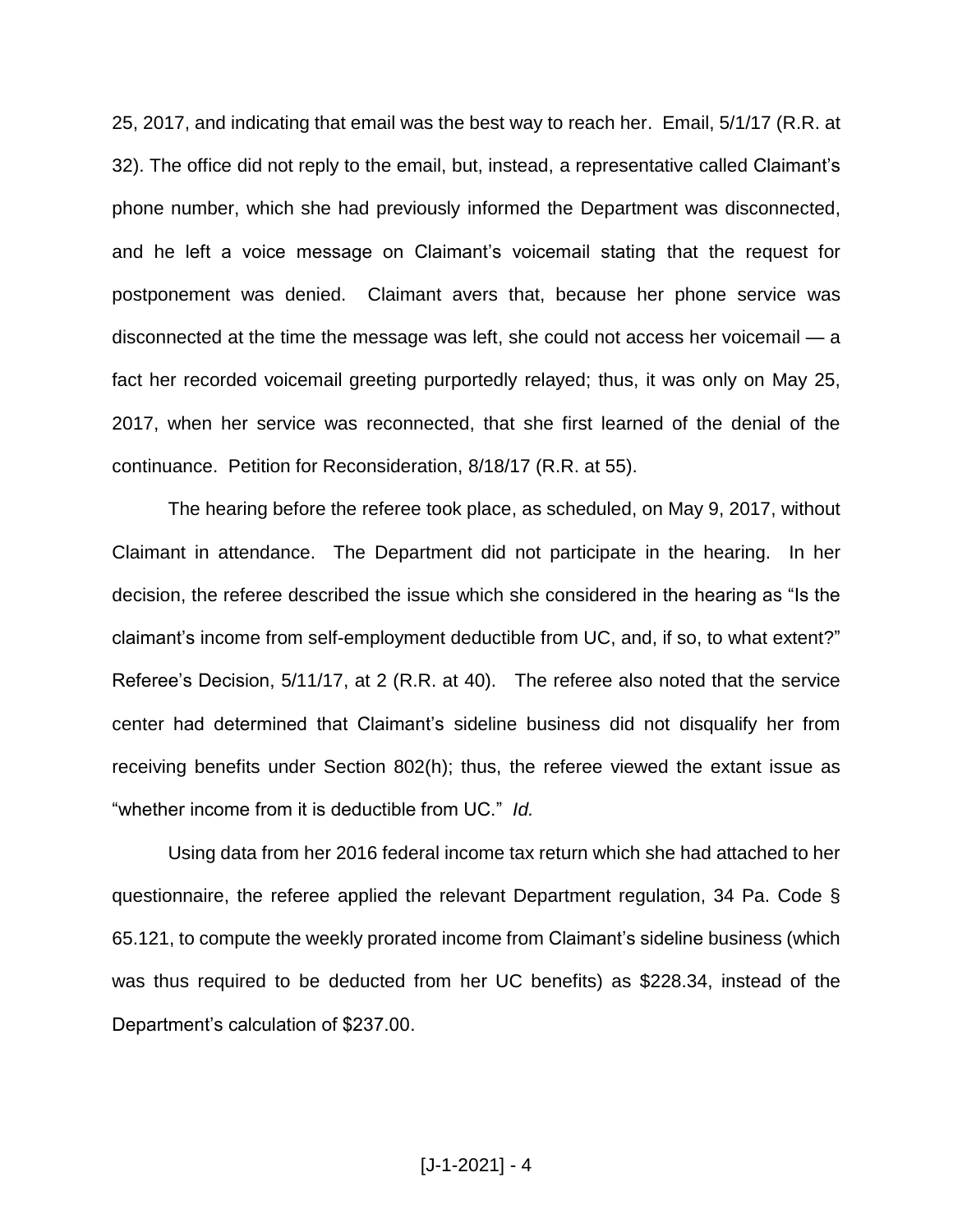After receiving the referee's decision, which was sent by regular United States Mail

to Claimant, she, again proceeding *pro se*, responded by filing a petition for appeal with

the Board. In that petition, Claimant provided the following reason for her appeal:

You are calculating my benefits based on my 2016 sideline business earnings, but I expect my 2017 sideline business earnings to be approximately \$3,100 for the year, which is significantly lower than the amount shown on my 2016 Schedule C, which showed \$11,784.00 in income. This is because I was paid as a 1099 contractor for my full-time work with the Philadelphia Area Cooperative Alliance between January 1 and March 31 of 2016 and then was converted into a W2 employee on April 1, 2016. My sideline business only has one client, Bread & Roses Community Fund, and I anticipate approximately \$3,100 in earnings for 2017. Please calculate my reduction based on the \$3,100 number and not the \$11,784 number. My year-to-date sideline business income is \$1,539 and I have done exactly half of the work I anticipate performing this year for the sideline business.

Attachment 1 to Petition for Appeal, 5/17/17 (R.R. at 49).

The Board did not conduct a hearing, but, instead, issued a decision on August 8,

2017 in which it ruled that Claimant was ineligible for benefits under Section 802(h). In

its written adjudication, the Board did not accept the determinations of the Department or

the referee that Claimant's freelance work qualified as a sideline business, but instead

proceeded to apply the four-part test set forth above, *see supra* note 1, for determining

whether a self-employment activity disqualifies a claimant from receiving UC benefits. In

applying this test, the Board ruled:

The claimant concedes that she owned and operated an independent business, but failed to present competent evidence for the [Board] to conclude that she fit into the sideline activity exception because she failed to appear at the hearing in this matter.

In her appeal, the claimant takes issue with the calculation of the Referee. However, it was the claimant's burden to prove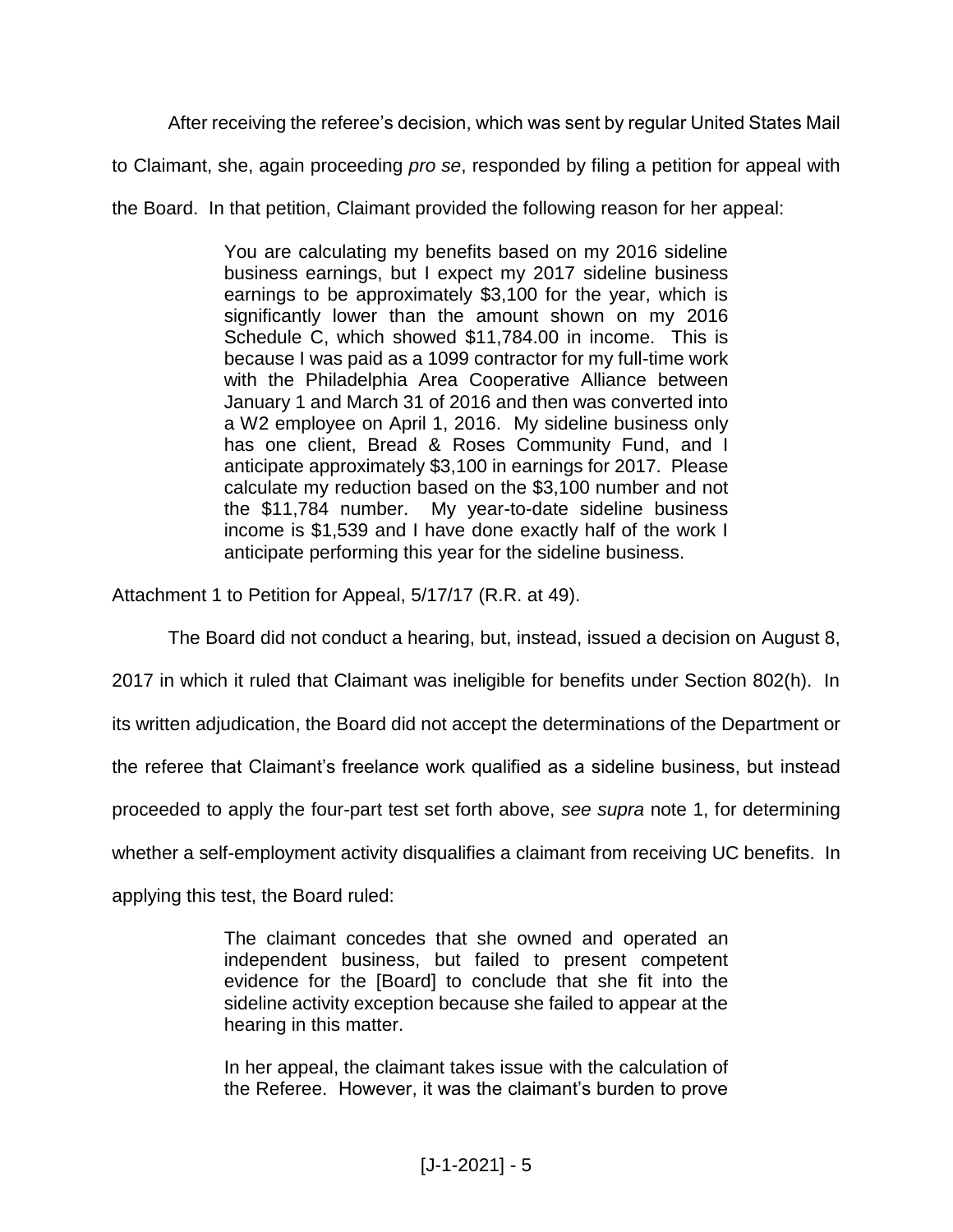that she fell within the sideline business exception to selfemployment before any calculation can be made. Therefore, the Board does not address the calculation of her prorated weekly deductible amount because she did not meet her initial burden.

Board Decision, 8/8/17, at 1-2 (R.R. at 51-52). Based on this rationale, the Board reversed the referee's decision and denied Claimant benefits.

Claimant filed a petition for reconsideration of the Board's decision in which she asserted that the reason she did not attend the referee hearing was because she was out of town, and did not receive the voicemail message from the referee's office that her request for a continuance was denied because her phone was not working. Claimant averred that she had informed the Department about her malfunctioning phone, and highlighted her voicemail greeting stating that she did not have the ability to receive voicemail; nevertheless, the referee's office did not email her about the denial, even though she had indicated this was the preferable way for her to receive communications, nor did it inform her of its decision in writing by regular mail. Claimant stated her belief that these circumstances constituted good cause for her nonappearance, and that, had she testified, she could have "cleared up the issue" of the earnings she received from her business, as well as established "that the work at issue was a side business and never my primary form of income." Request for Reconsideration, 8/18/17 (R.R. at 55).

Claimant also challenged the failure of the Board to remand the matter to a referee rather than dismissing her claim, stating that "[i]nstead of giving me a remand hearing based on the unfairly denied continuance, the Board reversed the referee's finding of partial ineligibility and found me completely ineligible. I believe I have a right to a remand hearing in this case." *Id.*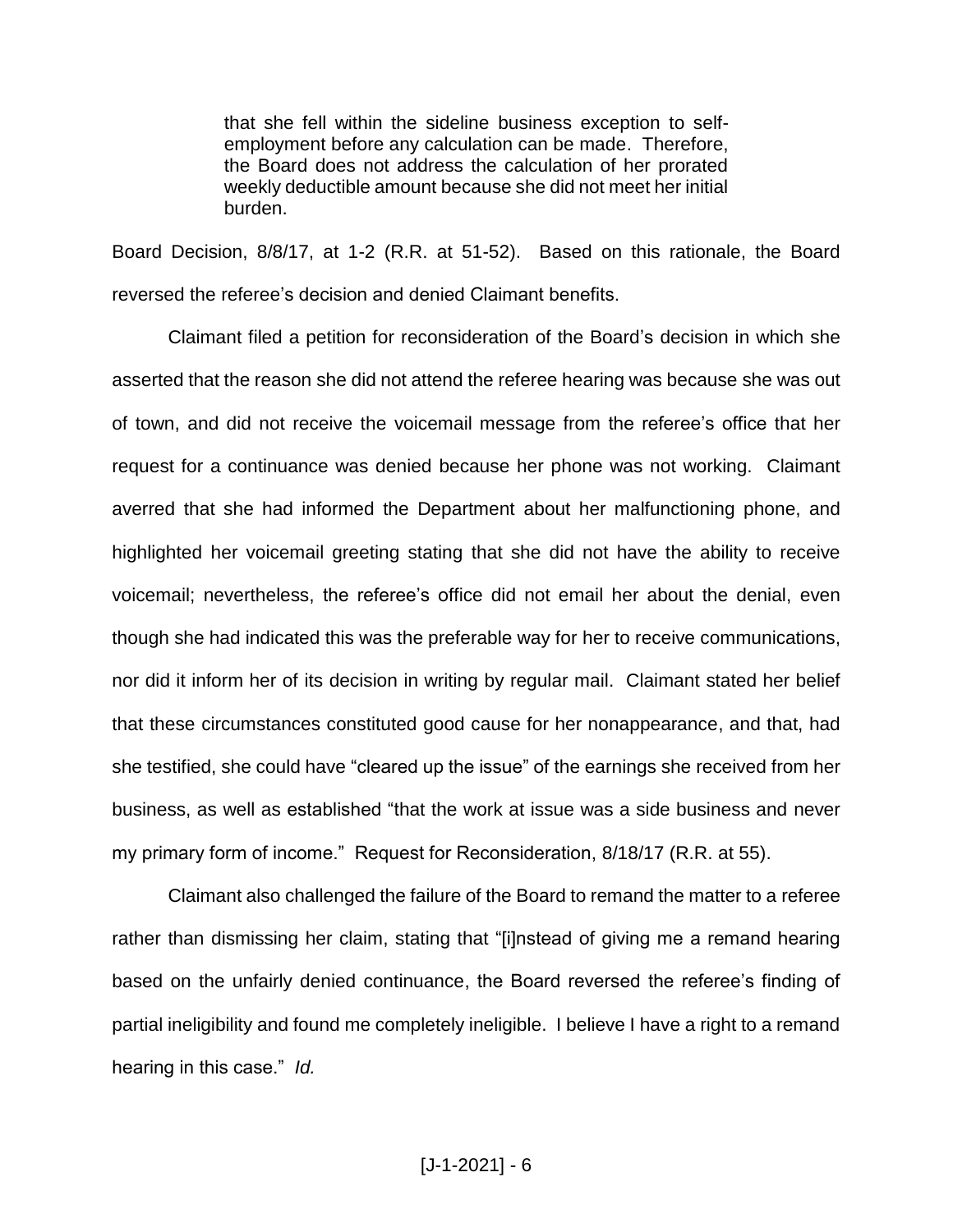The Board denied the request for reconsideration by order dated September 5, 2017. On October 12, 2017, Claimant, who remained unrepresented at that time, filed a petition for review of the Board's decision with the Commonwealth Court in which she challenged the Board's action of ruling that she was ineligible for benefits, when the purpose of her appeal was to challenge only the determination of the amount of her benefits.

On August 13, 2018, counsel from Philadelphia Legal Assistance, who currently

represents Claimant before our Court, entered her appearance on Claimant's behalf.

Thereafter, the Commonwealth Court ordered supplemental briefing on this question:

In an administrative appeal under the [UC] Law, is the Referee or the Unemployment Compensation Board of Review authorized to change, *sua sponte*, the scope of a claimant's appeal to address an issue not raised by the separating employer or the claimant?

*Quigley v. Unemployment Compensation Board of Review,* 225 A.3d 914, 919 (Pa. Cmwlth. 2020) ("*Quigley*"). 4

 $\overline{a}$ <sup>4</sup> In granting supplemental briefing, the Commonwealth Court observed that, in Claimant's *pro se* pleadings to that tribunal, she had asserted as the basis for her requested relief that "the Board 'erred' and rendered a decision that was not 'fair' because the only purpose of her appeal was to determine the amount of her benefit, not her eligibility." *Quigley*, 225 A.3d at 918 n.6. The Commonwealth Court discerned that these assertions constituted "a challenge to the Board's authority to change the scope of her appeal." *Id.* We agree with the Commonwealth Court's assessment that Claimant's claim of error may be legitimately interpreted as encompassing the question of whether the Board *sua sponte* expanded the scope of its appellate review to consider an issue that was not raised by either her or her employer, and that no additional "magic words" were necessary for her to have preserved this issue for appellate review. *Id.* Respectfully, then, it is for this reason we do not accept the dissent's contention that the Commonwealth Court itself "*sua sponte* raise[d] an issue for its own consideration." Dissenting Opinion (Donohue, J.) at 1-2 n.1.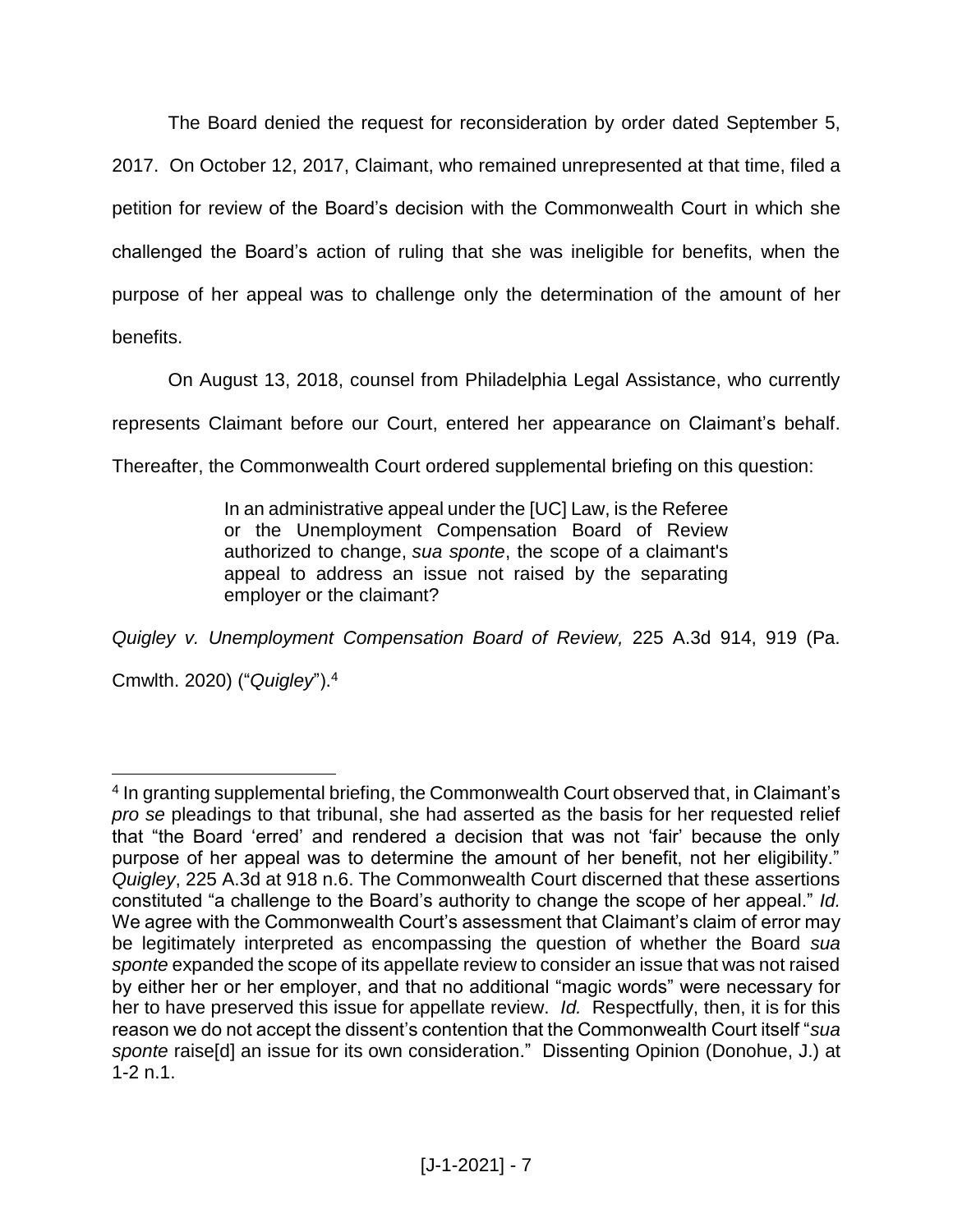Following that briefing, the court reversed in a 5-2 *en banc* decision authored by President Judge Mary Hannah Leavitt.<sup>5</sup> The court began its analysis by noting that the UC Law is remedial in nature, and, as such, the rules governing unemployment compensation proceedings should be given a liberal construction in accordance with this remedial purpose. The court then proceeded to consider whether the Board interpreted the relevant regulations applicable to this case consistent with this principle.

The court identified two administrative regulations promulgated by the Department<sup>6</sup> – 34 Pa.Code § 101.87 (governing appeals from a decision of the Department), and 34 Pa. Code § 101.107 (governing appeals from a referee to the Board) – as establishing the powers and duties of the Board applicable to Claimant's appeal. These regulations provide:

# **§ 101.87 Issues considered on original appeal**

When an appeal is taken from a decision of the Department, the Department shall be deemed to have ruled upon all matters and questions pertaining to the claim. In hearing the appeal the tribunal shall consider the issues expressly ruled upon in the decision from which the appeal was filed. However, any issue in the case may, with the approval of the parties, be heard, if the speedy administration of justice, without prejudice to any party, will be substantially served thereby.

34 Pa. Code § 101.87. ("Regulation 101.87").

 $\overline{a}$ 

# **§ 101.107. Issues considered on appeal.**

(a) In connection with the consideration of an appeal to the Board from the decision of a referee, the Board may consider

<sup>&</sup>lt;sup>5</sup> Judge Leavitt was joined by Judges McCullough, Covey, Fizzano Cannon, and Ceisler. As discussed more fully herein, Judges Cohn Jubelirer and Wojcik each authored separate dissents, and each joined the other's dissent.

<sup>6</sup> See 43 P.S. § 761 (granting Department the "authority to adopt, amend, and rescind such rules and regulations" to administer and enforce the UC Law).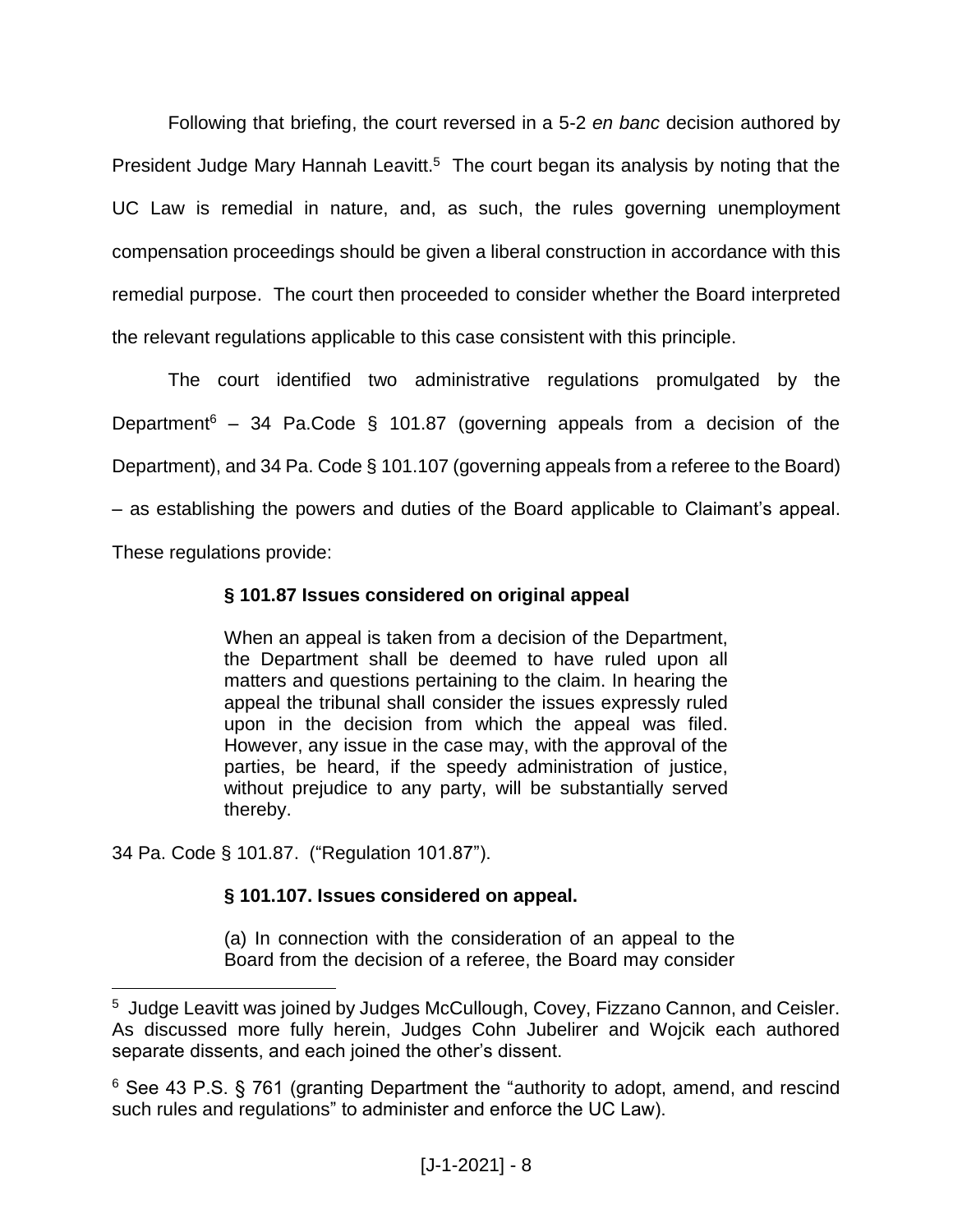an issue in the case though not expressly ruled upon in the decision of the Department or the referee and though not previously raised in the claim or appeal proceedings. However, issues not previously considered or raised will not be considered by the Board, either upon application for, or in the determination of an appeal unless the speedy administration of justice, without prejudice to any party, will be substantially served thereby and are supported by the record.

(b) The Board shall consider the issues expressly ruled upon in the decision from which the appeal was filed. However, any issue in the case, with the approval of the parties, may be determined though not expressly ruled upon or indicated in the notice of hearing, if the speedy administration of justice, without prejudice to any party, will be substantially served thereby and are supported by the record.

34 Pa. Code § 101.107 ("Regulation 101.107").

The court first rejected the Board's argument that its right of review conferred by Regulation 101.87 was broad enough for it to consider issues other than the discrete issues raised by a claimant. The court noted that the issue of Claimant's eligibility in this matter was never in dispute, given that both the Department and the referee determined she was eligible for benefits because her self-employment met the criteria for being a sideline business, and neither her employer nor the Department contested this determination during the appeals process. Thus, in the court's view, it was "problematic" for the Board to transform the essential nature of the controversy from one involving the proper calculation of benefits to one involving eligibility. *Quigley*, 225 A.3d at 922. The court found that this transformation did not comport with due process, inasmuch as due process requires that "there must be a controversy between at least two of the parties at every stage of the appeal." *Id*.

The court next found the Board's reading of Regulation 101.107(b) to be "overly technical" and "restrictive," and also at odds with the remedial purpose of the UC Law.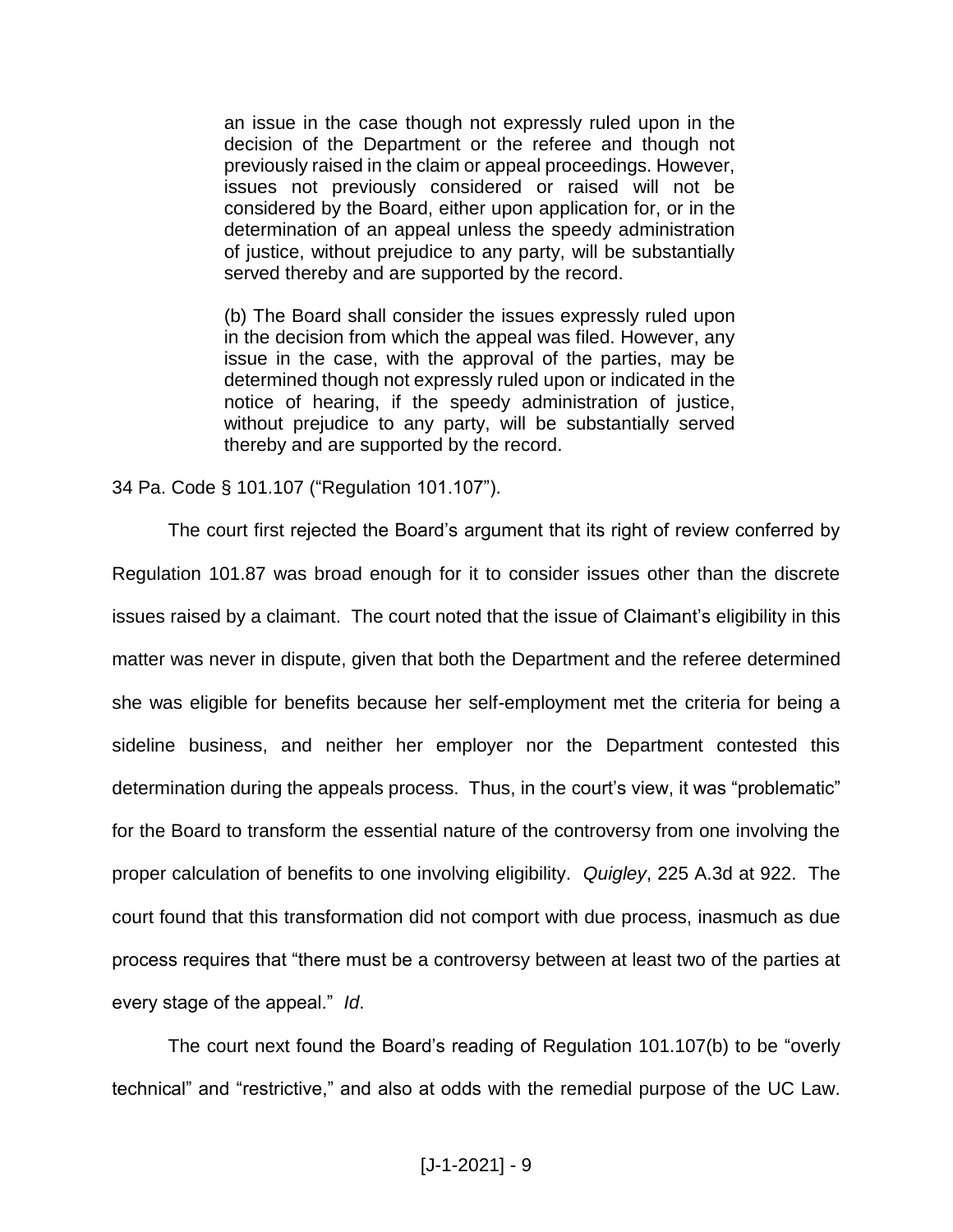*Id.* In particular, the court highlighted the fact that "[e]ffectively, the Board dismissed Claimant's appeal because of her nonappearance at the Referee hearing." *Id.* The court pointed out this was at odds with its own prior precedent which indicated that a claimant's appeal should not be dismissed for this reason. *Id.* (quoting *Gadsden v. Unemployment Compensation Board of Review*, 479 A.2d 74, 76 (Pa. Cmwlth. 1984)).

Moreover, the court concluded that dismissal on this basis also violated due process:

> The Referee denied Claimant a continuance and decided her appeal on the basis of the Department's records. The Board reversed because Claimant did not appear at the Referee hearing to prove her eligibility, and then the Board refused to give Claimant an opportunity to explain her nonappearance. Fundamental due process requires notice and an opportunity to be heard, and this constitutional principle must inform the Department's procedural rules for unemployment compensation appeals.

*Id.* The court additionally noted that this due process violation was compounded by the fact that Claimant intended to present evidence at the referee's hearing, but was precluded from doing so by the denial of the continuance, and that the Board also denied her request for reconsideration without explanation. The court thus determined that, because of these circumstances, the Board had improperly used Regulation 101.107(b) "as a 'gotcha' to deprive Claimant of the benefits to which she was entitled," by raising the issue of her eligibility for benefits *sua sponte*. *Quigley*, 225 A.3d at 923.<sup>7</sup>

 $\overline{a}$ 

<sup>7</sup> The court also held that this reasoning applied equally to situations where a referee *sua sponte* rules that a claimant was ineligible for benefits, even though the Department determined that the claimant was eligible, and refuses to allow the claimant to present relevant evidence. *Id.* at 923 n. 13. As this appeal concerns the propriety of actions and a decision of *the Board*, we will not address this aspect of the Commonwealth Court's decision.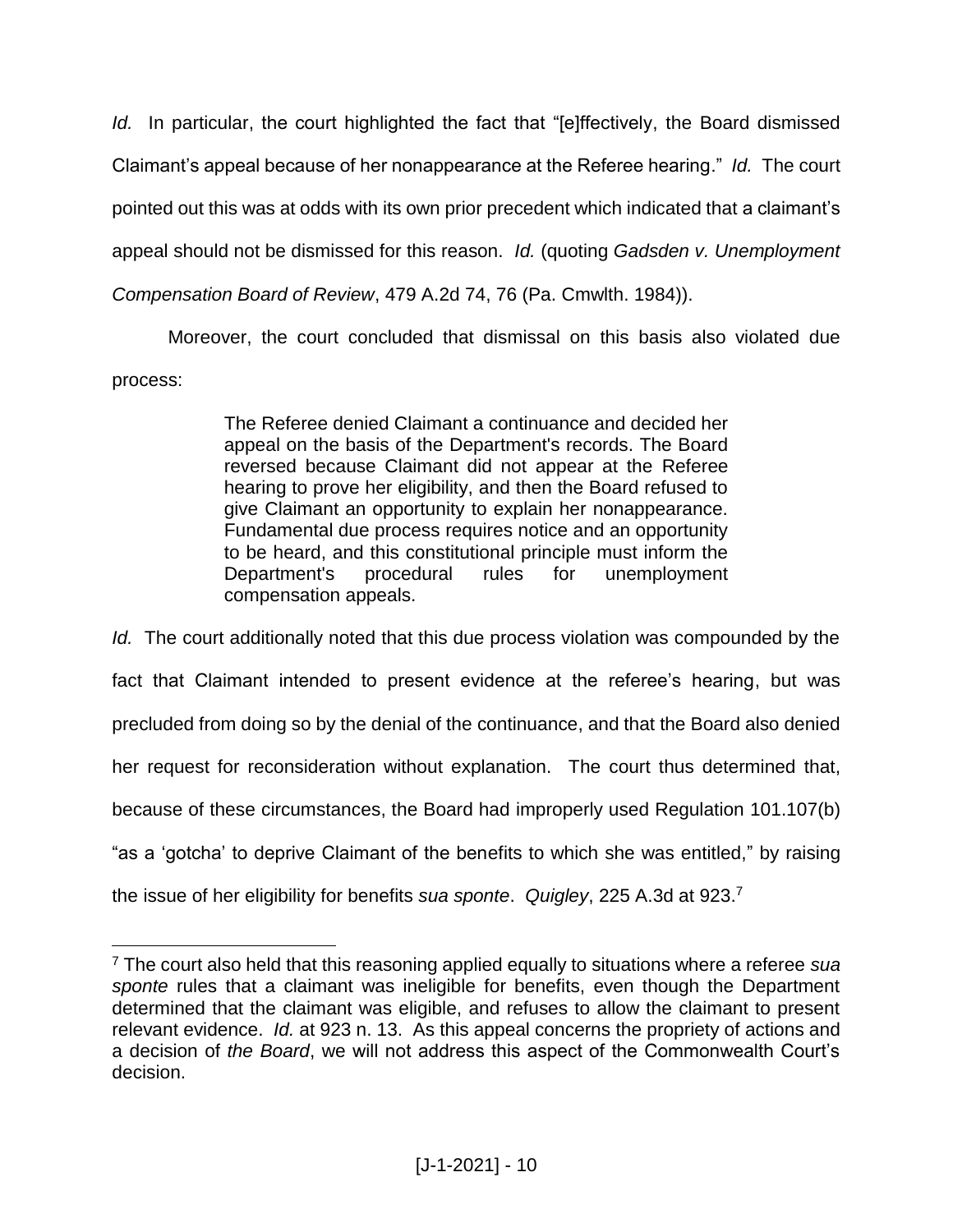The court next considered the question of whether the Board committed an additional violation of Claimant's due process rights because its actions constituted an improper comingling of prosecutorial and adjudicatory functions, in violation of our decision in *Lyness v. State Board of Medicine*, 605 A.2d 1204 (Pa. 1992) (holding that state medical licensing board had violated doctor's due process rights by initiating a prosecution of the doctor for an ethics violation and then subsequently adjudicating that violation and revoking his license). The court observed that, in most unemployment cases, the typical parties are the employers and the claimant; however, in the court's view, various provisions of the UC Law and its interpretative regulations make the Department a "silent party in every unemployment compensation case." *Id.* at 923 (citing 43 P.S. § 822 (requiring referees to "afford[] the parties *and the Department* reasonable opportunity for a fair hearing" and the Department to be notified of the time and place of the referee's hearing, as well as the referee's decision) and 34 Pa. Code § 101.90 (granting the Department the right to appeal to the Board) (emphasis original).

The court found that, after the service center had ruled Claimant to be eligible for benefits, Claimant could not have appealed that determination to the referee as she was not aggrieved by it; however, *the Department* could have appealed this eligibility determination if it desired, but chose not to do so. Likewise, the court noted that, if the Department disagreed with the referee's determination, it could have appealed the referee's decision to the Board; but, again, it did not do so. Thus, the court reasoned that the Board, by raising the issue on its own, "put itself in the role of the adversary, and in the case of self-employment, within the prosecutorial role of the Department. Such commingling of prosecutorial and adjudicatory functions is improper." *Id.* at 924.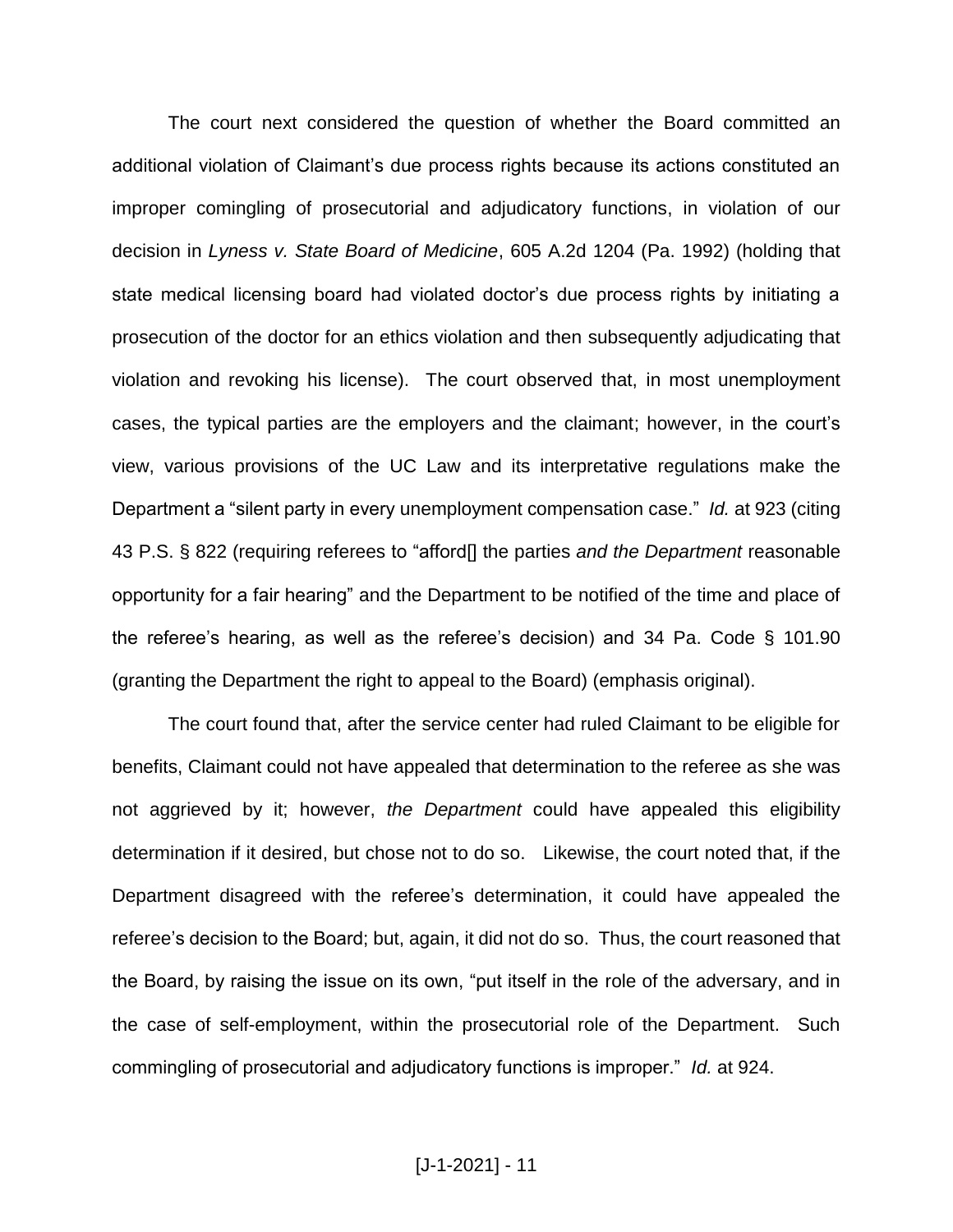The court remarked that, in *Lyness*, our Court emphasized that even the appearance of bias and partiality created when an administrative tribunal commingles prosecutorial and judicial functions – which it deemed the Board did in this case – to be sufficient to violate due process. In this regard, the court emphasized its perspective that the role of the Board is "solely adjudicatory," whereas, statutorily, the Department is the "'prosecutorial' actor" empowered to challenge any determination of a claimant's eligibility for benefits. *Id.* Thus, the court admonished that the Board "must not take on the Department's prosecutorial function by revisiting the referee's holding on benefit eligibility unless the Department raises that challenge." *Id.* The court regarded this separation to be of even greater importance, given that the Board is empowered by its governing regulations to review a decision of a referee even when no party has sought its review. *Id.* at 925 (quoting 34 Pa. Code § 101.101 ("Upon application to the Board . . ., *or on its own motion*, the Board may review an appeal which has been decided by a referee." (emphasis added))).

Because the Board never ruled on the issue Claimant had presented to it for appellate review — the computation of the amount of her weekly benefit rate — the court remanded to the Board to remand the case to a referee for consideration of this issue. *Quigley*, 225 A.3d at 925.

Judge Cohn Jubelirer dissented. She conceded that the UC Law has a remedial purpose and should be liberally construed; however, she disagreed with the majority that its construction of the Board's rules of procedure was justified as a result. Instead, in her view, the plain language of the UC Law granted the Board broad powers of review, chief of which was to be the ultimate fact finder in all unemployment proceedings. *Quigley*,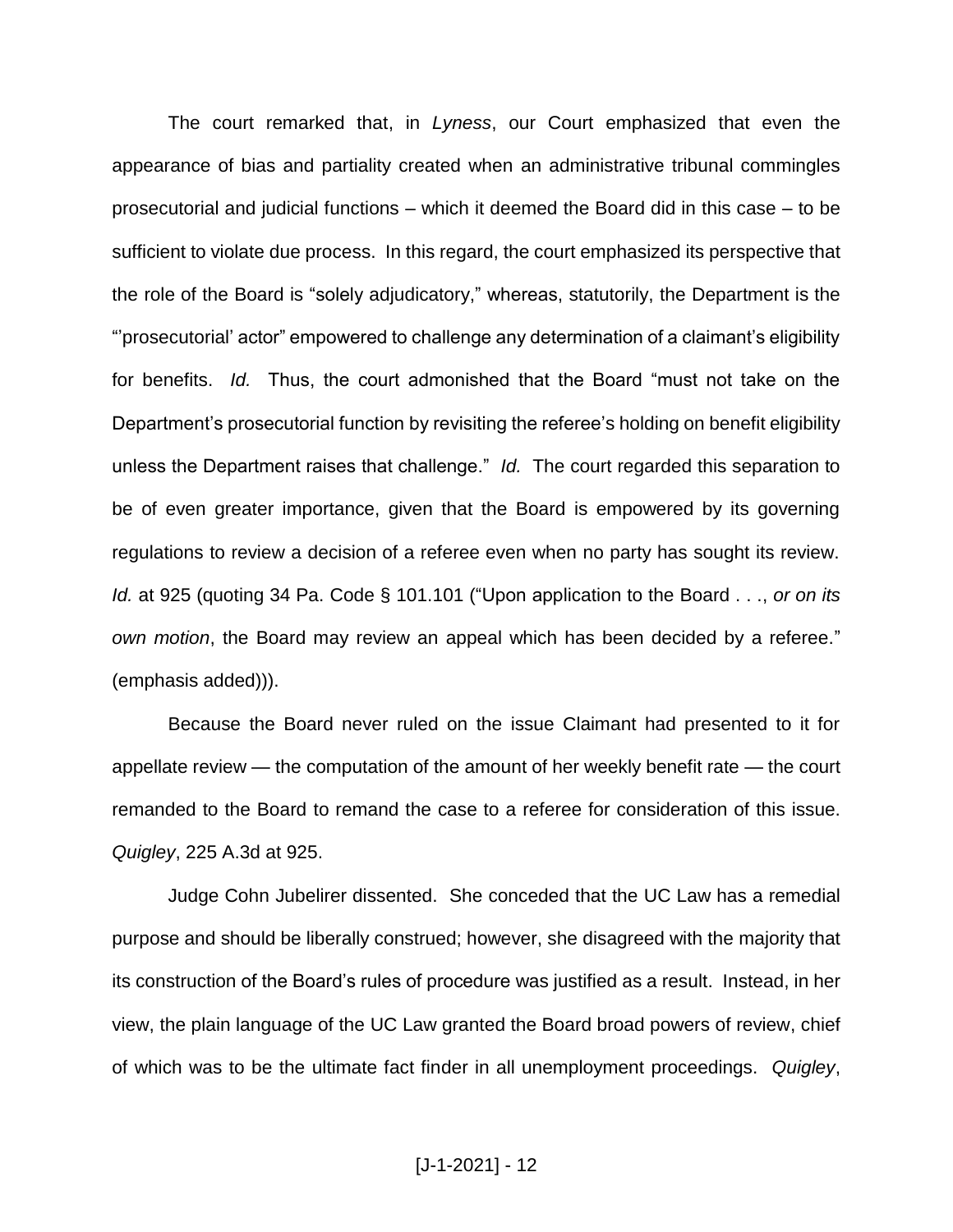225 A.3d at 927 (Cohn Jubelirer, J., dissenting) (citing 43 P.S. § 824 ("The board shall have power, on its own motion, or on appeal, to remove, transfer, or review any claim pending before, or decided by, a referee, and in any such case and in cases where a further appeal is allowed by the board from the decision of a referee, may affirm, modify, or reverse the determination or revised determination, as the case may be, of the department or referee on the basis of the evidence previously submitted in the case, or direct the taking of additional evidence.")). Consistent with this duty, Judge Cohn Jubelirer read the language of Regulation 101.87, quoted *supra*, and the similar language in Regulation 101.107(b), likewise quoted *supra*, as requiring the Board to consider all issues which the Department "ruled upon." From her perspective, the Board did not need the approval of the parties to consider any issues which the Department had decided, or which had been ruled on in the decision being appealed from, notwithstanding the additional language in both rules which allows the Board to consider issues "with the approval of the parties." *Id*. at 928.

Judge Cohn Jubelirer rejected the majority's conclusion that the Board *sua sponte* raised the issue of Claimant's eligibility. She regarded Claimant as having placed the issue of her eligibility in question whenever she appealed the question of the proper deduction of her income, because, under the four-part test discussed *supra* to determine if self-employment activity qualifies as a sideline business under Section 802(h), it is necessary to examine a claimant's income to see if it was "the primary source of her livelihood"; hence, in a benefit determination, claimant's income is considered both for purposes of eligibility and to determine the weekly rate of unemployment compensation. *Id*. at 929. Thus, in Judge Cohn Jubelirer's view, "an appeal as to the rate of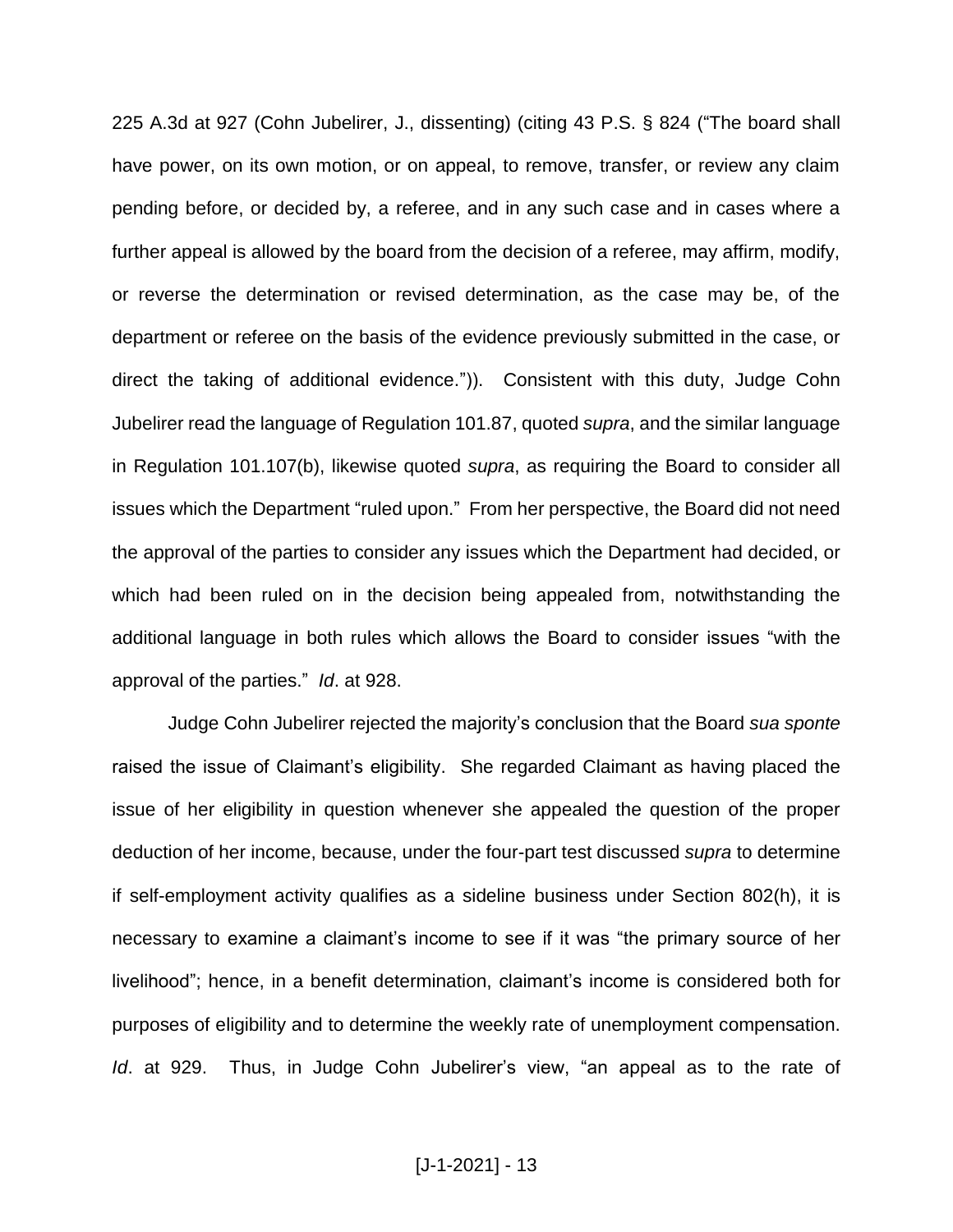compensation, which requires a review of the claimant's self-employment income, necessarily implicates questions of eligibility and vice versa. An appeal as to one is an appeal as to both." *Id.*

Further, Judge Cohn Jubelirer interpreted the referee's decision as having "specifically held that Claimant was '**NOT DISQUALIFIED** from receiving compensation under [Section 802(h)].'" *Id.* at 930 (quoting Referee's Decision, *supra* (emphasis original)). Thus, she considered the referee to have "decided" or "ruled upon" this issue, thereby obligating the Board to review this issue under Regulations 101.87 and 101.107(b).

Turning to the majority's conclusions that the Board's actions deprived Claimant of fundamental due process, Judge Cohn Jubelirer rejected those as well. Regarding the failure of the referee to grant Claimant a continuance, Judge Cohn Jubelirer found that was the result of Claimant's own negligence, because she deemed Claimant not to have provided an adequate reason for her continuance request, nor did she follow up with the Department to inquire about the status of her request whenever she received no reply to her email. Further, Judge Cohn Jubelirer viewed the Board's actions as consistent with the plain language of 43 P.S. § 824 and Regulations 101.87 and 101.107(b); thus, in her assessment, the Board did not apply those sections in an overly technical and restrictive way so as to violate due process, as the majority concluded.

Lastly, Judge Cohn Jubelirer did not regard the Board's actions as contravening the tenets of *Lynes*s, given that, from her perspective, Claimant put the issue of her eligibility before the referee and again before the Board because it was "inextricably intertwined" with the earnings issue she raised. *Quigley*, 225 A.3d at 933. Hence, Judge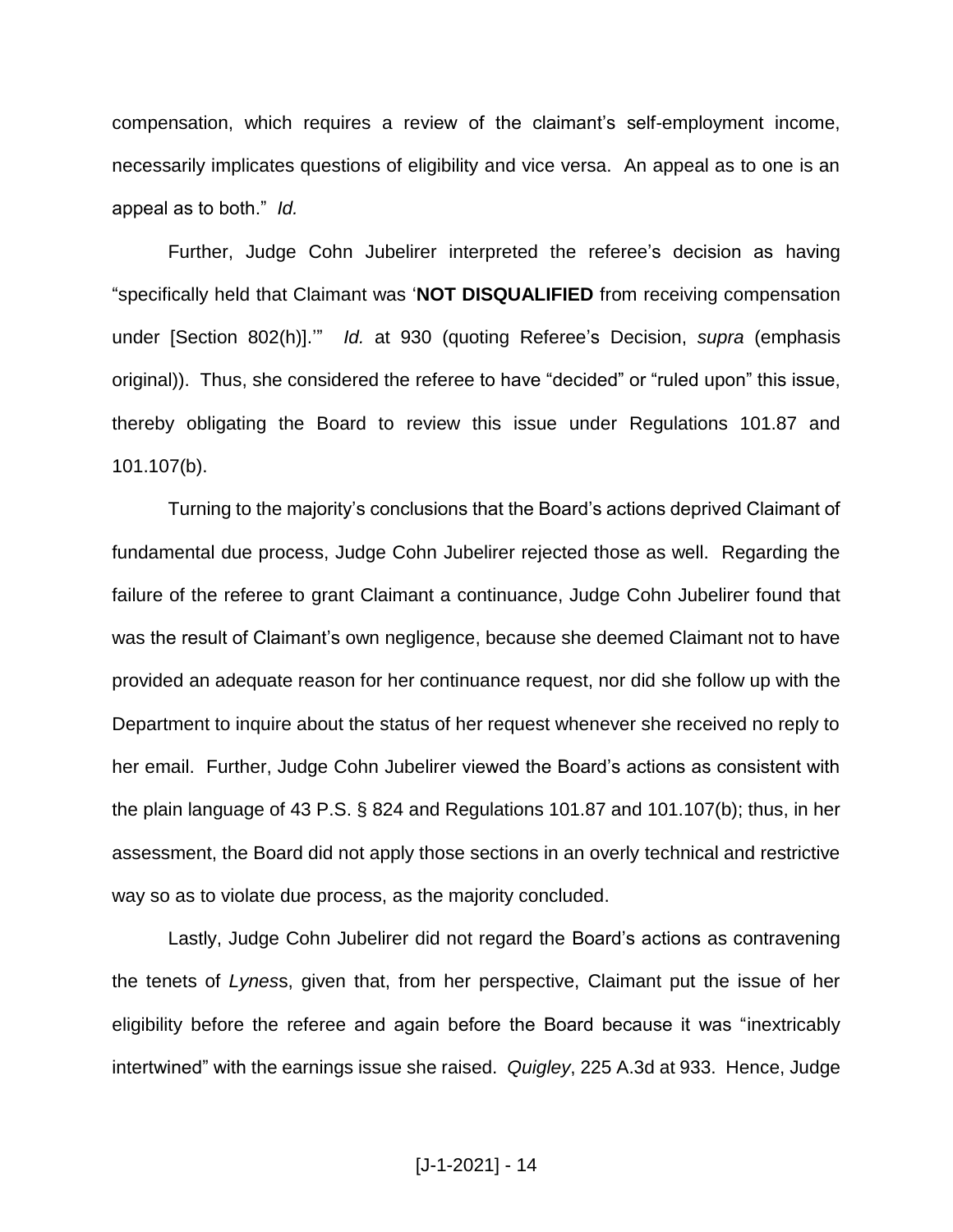Cohn Jubelirer discerned no appearance of bias or impropriety caused by the Board's consideration of this issue which would implicate *Lyness*.

Judge Wojcik joined Judge Cohn Jubelirer's dissent and authored his own separate dissenting opinion. Judge Wojcik criticized the majority for addressing the issue of the Board's authority at all, as he did not interpret Claimant's petition for review as raising that issue. On the merits, Judge Wojcik rejected the majority's conclusion that Claimant was denied due process; rather, because she chose to proceed *pro se*, he regarded her as having taken the risk that her continuance would not be granted, and that the referee would address the question of her eligibility for benefits, a possibility for which he found she received adequate notice. From Judge Wojcik's perspective, because Claimant did not appear at the referee hearing (and so did not give evidence on the issue), it was improper for the referee to find her to be eligible for benefits. Thus, he considered the Board to have acted properly to correct what he perceived to be the referee's error.

The Board sought further review, which we granted to consider whether, in reversing the Board's decision, the Commonwealth Court misapplied the UC Law and our Court's decision in *Lyness* by limiting the Board's scope of review to only the issue Claimant raised in her appeal to the Board. *Quigley v. UCBR,* 237 A.3d 410 (Pa. 2020) (order).

### **II. Arguments of the Parties**

We begin by considering the respective arguments of the parties on this question. The Board first argues that the Commonwealth Court mischaracterized the roles of the Department, the referees, and itself in the adjudication of UC claims, and then compounded its error by viewing the UC benefits claim review system as adversarial in nature. Rather, the Board explains that the UC system has always been intended as a

## [J-1-2021] - 15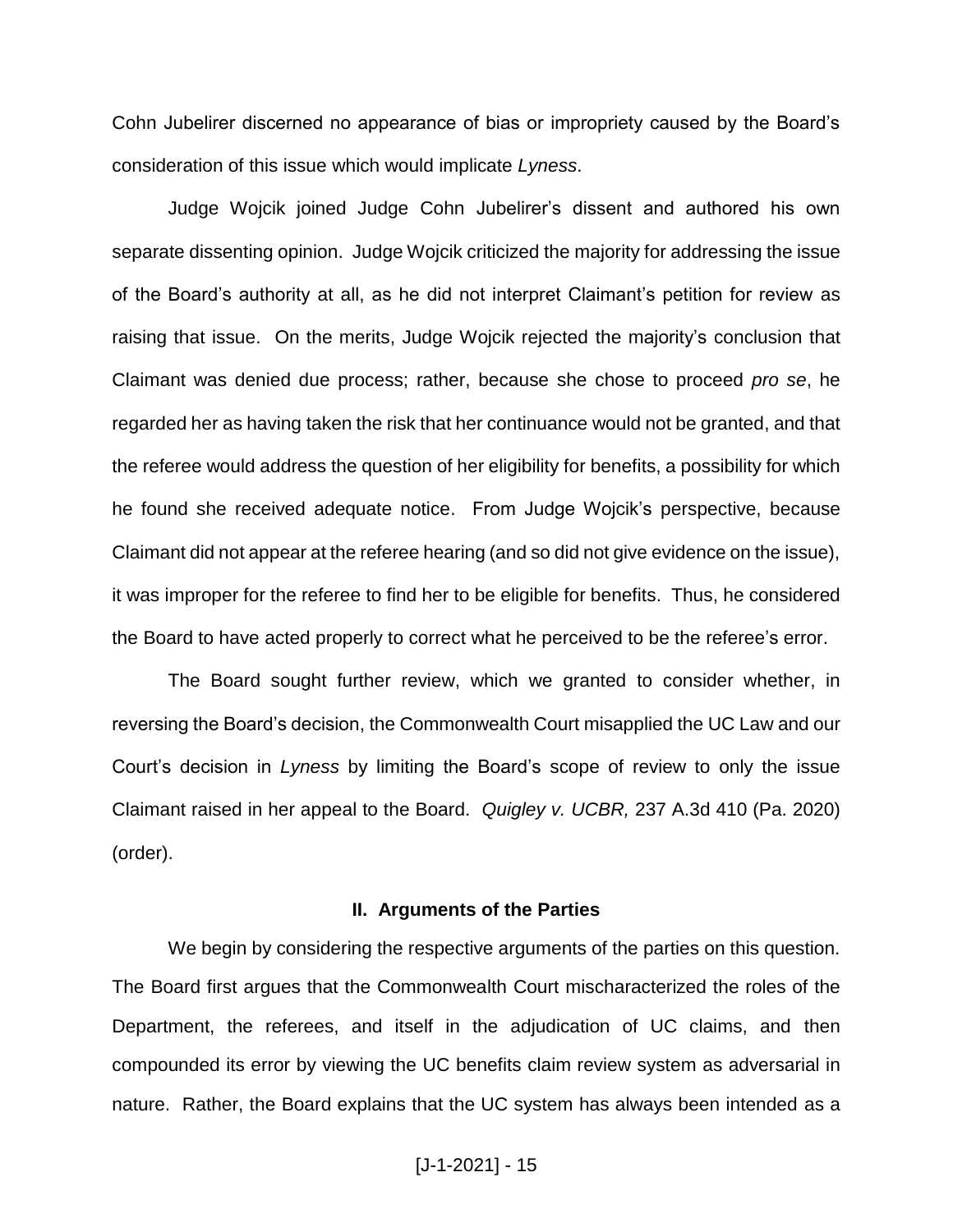process of neutral fact-finding and adjudication, which allows for hearings to supplement the information in the Department's claim files. The Board highlights that the overall claim's process is intended to "operate quickly, simply, and efficiently." Board Brief at 14, 16 (quoting *Harkness v. UCBR*, 920 A.2d 162, 168 (Pa. 2007) (plurality) (allowing nonlawyers to represent employers at UC referee hearings, as such representation does not amount to the practice of law)).

The Board asserts that this speed and informality is necessary to effectuate the UC Law's remedial objective of "allow[ing] funds to be obtained by persons unemployed through no fault of their own at the earliest point that is administratively feasible." Board Brief at 16 (quoting *Harkness,* 920 A.2d at 168). Thus, the Department swiftly responds to initial claims based on the records and information submitted by employers and employees, which it then examines. The Board notes that this stage of the process is informal and non-adversarial, and does not involve a hearing.

The Board explains that, following the Department's initial determination, which is not in the nature of an adjudication, a claimant or employer may appeal to a UC referee, who reviews the Department's determinations *de novo* after providing the parties with notice of the issues and an opportunity to be heard. The Board maintains that, based on this review, the referee is empowered by 43 P.S. § 822 ("Where an appeal from the determination or revised determination, as the case may be, of the department is taken, a referee shall, after affording the parties and the department reasonable opportunity for a fair hearing, affirm, modify, or reverse such findings of fact and the determination or revised determination, as the case may be, of the department as to him shall appear just and proper.") to subsequently affirm, modify, or reverse the Department's findings of facts and overall determinations. The Board notes that Regulation 101.87 further delineates the referees' scope of review, by requiring him or her to "consider the issues expressly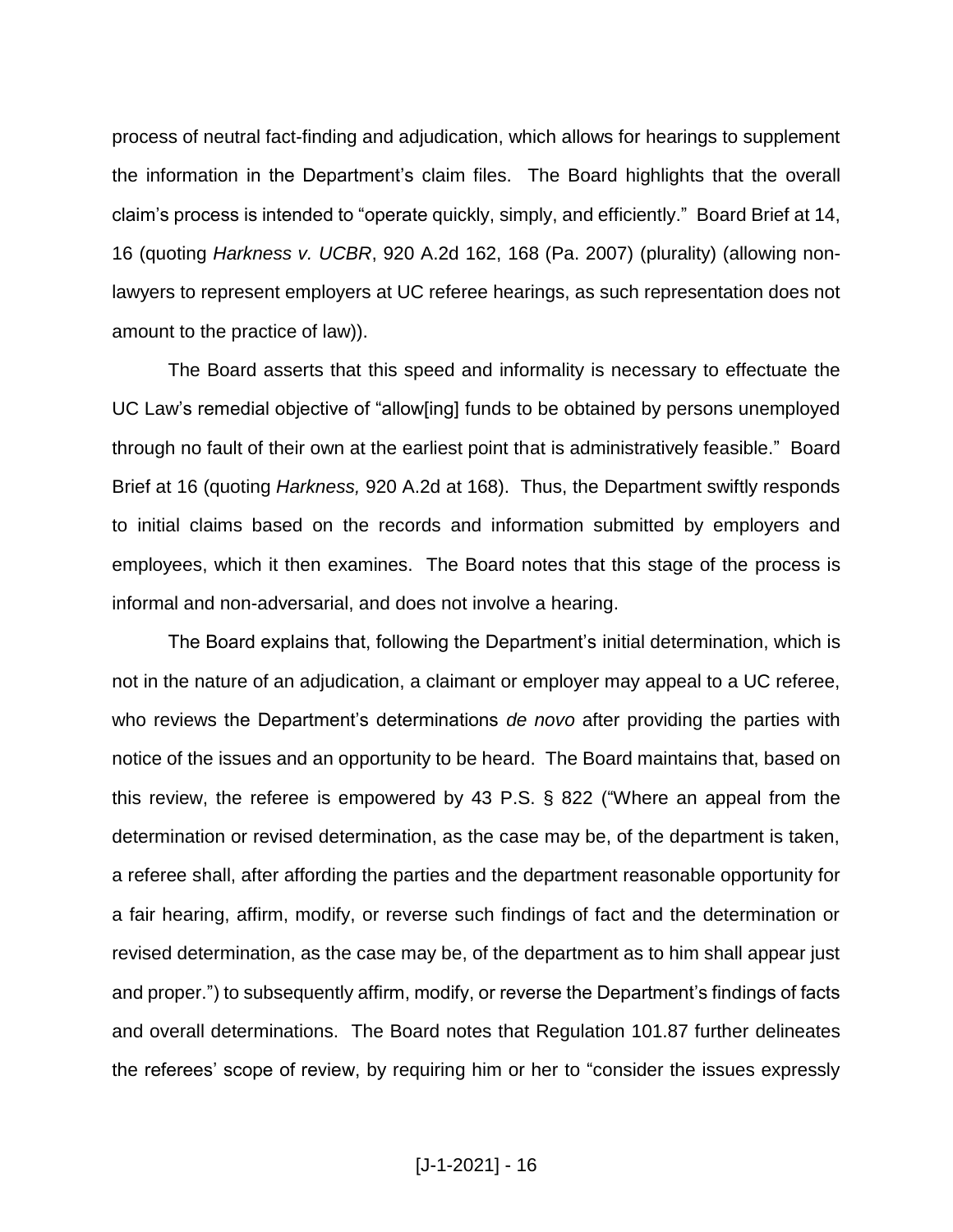ruled upon in the decision from which the appeal was filed." Board Brief at 16 (quoting Regulation 101.87). Next, after affording the parties notice, the referee holds a brief hearing at which interested parties are given the opportunity to be heard; and after which the referee issues a concise decision in layman's terms setting forth the reasoning for his or her determination, which claimants and employers may then appeal to the Board.

The Board asserts that the General Assembly endowed it with expansive powers of review over claims raised in an appeal from a referee decision with its enactment of Section 824, which confers on it the authority to *sua sponte* review "'any claim . . . decided by a referee' and, based upon the evidence of record or additional evidence, to affirm, modify, or reverse the determination of the Department or referee granting or denying benefits." *Id.* at 18 (quoting 43 P.S. § 824).

Further, the Board submits that, in *Peak v. UCBR*, 501 A.2d 1383 (Pa. 1985), our Court found that Section 824 authorizes the Board to act as the ultimate arbiter of fact in UC cases by supplanting a referee's factual findings and credibility determinations with its own, and, thus, acts as the "ultimate finder of fact." *Id.* at 1385. The Board highlights that, in fulfilling this responsibility as the ultimate fact-finder, and final arbiter of credibility, it proceeds with the benefit of a full record and employs numerous administrative law attorneys. The Board maintains that the Commonwealth Court's decision limiting its role and duties is inconsistent with Section 824 and this Court's recognition that it has been given unique and broad powers by the General Assembly to fulfill its statutory mandate.

Next, the Board asserts that it did not misuse its procedural regulations to expand the scope of Claimant's appeal, but, rather, complied with both its statutory authority and the text of Regulations 101.87 and 101.107 by reviewing all issues which had been considered by the referee and the Department, which included Claimant's eligibility. The Board emphasizes that, in the past, the Commonwealth Court has approved of this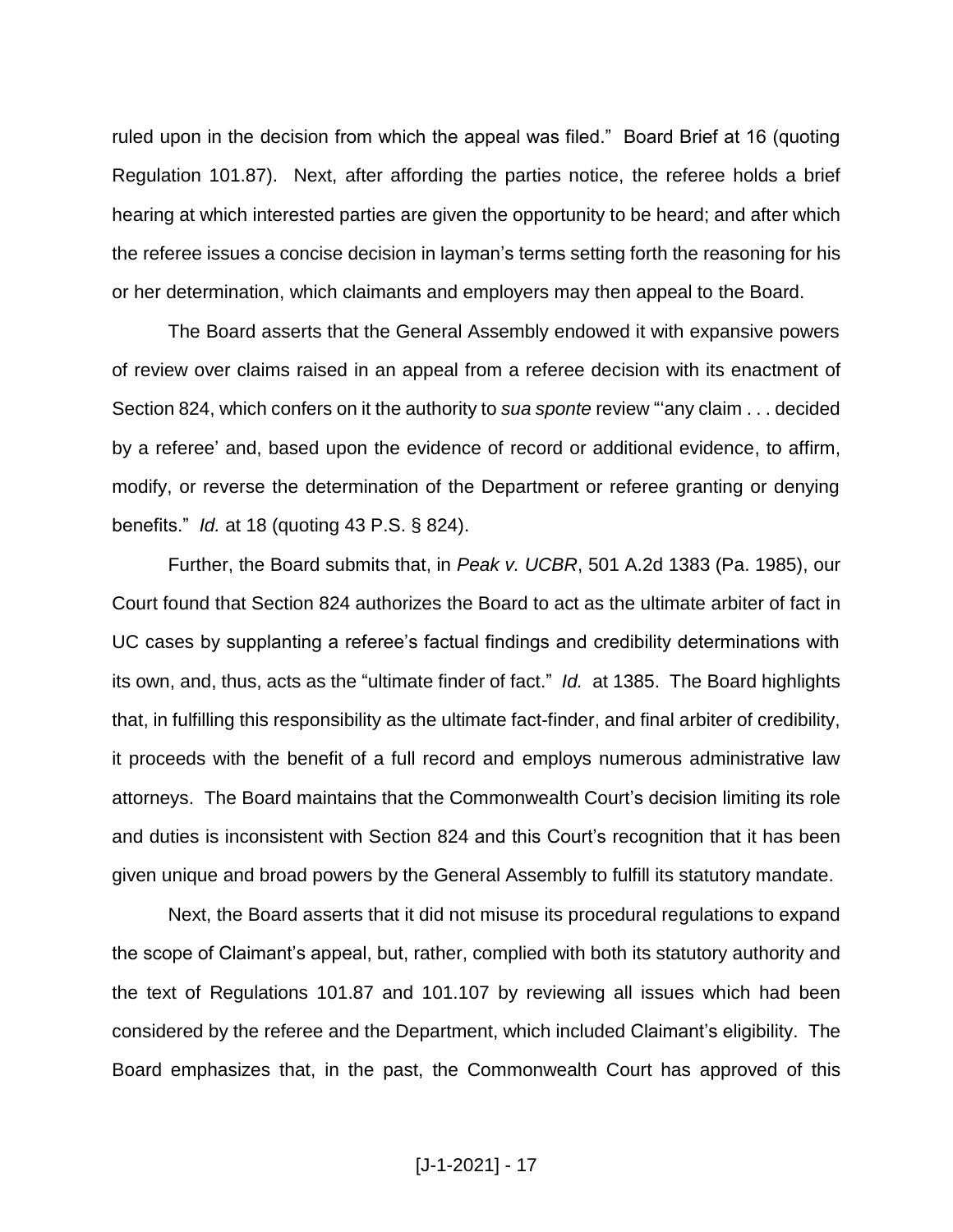process, as it has previously found that these regulations require the Board to "decide all of the issues the referee considered, *regardless of whether a party specifically raised the issue on appeal*." Board Brief at 24 (quoting *Black Lick Trucking, Inc. v. UCBR*, 667 A.2d 454, 457 (Pa. Cmwlth. 1995)) (emphasis original). Thus, the Board argues that it has jurisdiction to rule on a claimant's eligibility regardless of whether an "adversarial party" raises that issue on appeal, and that, by imposing such a requirement in this case, the Commonwealth Court thwarted its obligation to review, *de novo*, the issues the referee ruled on in Claimant's appeal, including the referee's determination that Claimant was not disqualified from receiving UC benefits under Section 402(h). *Id.* at 25.

The Board insists that its obligation to conduct such a plenary review is rooted in its "ultimate responsibility to ensure that only those entitled to benefits receive them." *Id.* at 26. This responsibility derives in part from its asserted duty to protect the viability of the UC Compensation Fund<sup>8</sup>, and ensure that only valid claims are paid from it. The Board asserts that requiring a party to raise the question of a claimant's eligibility in order for it to review whether this question was decided properly creates the risk that "a Department determination, based on minimal and possibly incompetent evidence, [will] stand as final, precluding review by the Board even if new evidence comes to light during the appeal process." *Id.* at 27. According to the Board, "[t]hat would allow an ineligible claimant to benefit from an error made by the Department in its review of limited facts in the first instance — a position that is anathema to the UC Law and the Board's 'superadjudicatory' responsibilities" thereunder. *Id.*

 $\overline{a}$ 

<sup>&</sup>lt;sup>8</sup> The "Unemployment Compensation Fund," 43 P.S. § 841, is a compulsory reserve fund statutorily established by the General Assembly in 1936 to ameliorate the deleterious effects of involuntary unemployment on the people of this Commonwealth. *Commonwealth v. Sun Ray Drug Company*, 61 A.2d 350, 351 (Pa. 1948). The fund is financed by excise taxes paid by employers and employees, as well as any penalties and interest assessed thereon. 43 P.S. § 841(a).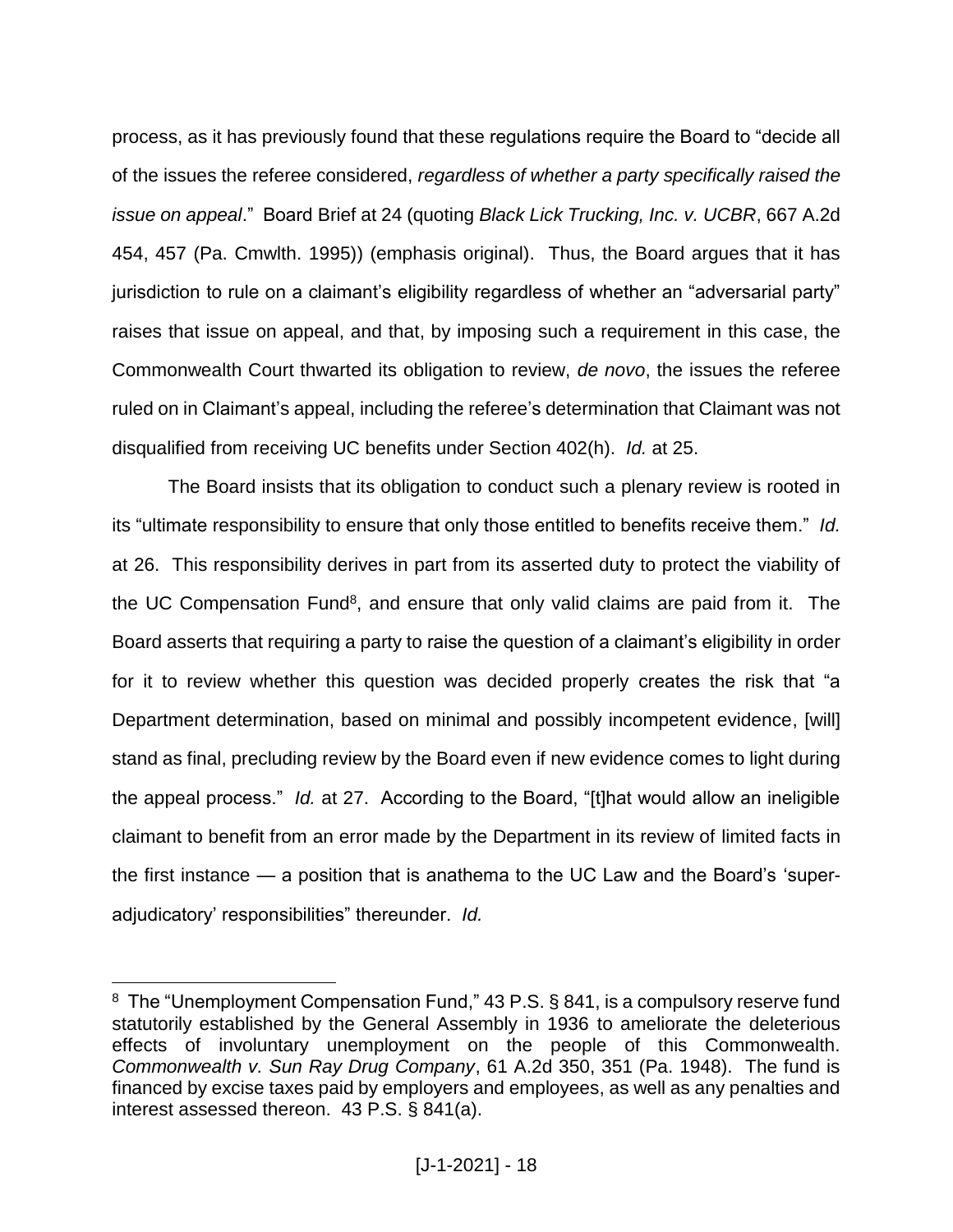The Board next asserts that the majority erred in finding that it acted as both prosecutor and adjudicator in violation of *Lyness*, which, in the Board's view, is inapplicable in the realm of UC cases. In this vein, the Board notes that our Court has recognized that *Lyness* does not govern administrative processes that do not involve an agency engaging in a prosecutorial function. Board Brief at 29 (citing *Krupinski v. Vocational Technical School, East Northampton County*, 674 A.2d 683, 686 (Pa. 1996) (holding that *Lyness*'s prohibition against commingling of prosecutorial and adjudicative roles as a matter of due process was not implicated by a school's use of statutory procedures to discipline an employee, because such procedures did not involve a "prosecution," which our Court defined as "the institution and carrying on of a suit in a court of law or equity, to obtain some right, or to redress and punish some wrong," and the disciplinary action did not provide redress nor impose punishment)). *Id.* at 28. The Board argues that the UC benefits claim adjudication system is analogous to the educational disciplinary proceeding at issue in *Krupinski* in that it is not prosecutorial or disciplinary in nature, but, rather, is "a fact-finding system set up to administer the UC Law and distribute funds to those who qualify." *Id.* at 29. Thus, the Board contends *Lyness* has no application, given that the Department does not function in a prosecutorial capacity, nor does it mete out discipline or revoke licenses. The Board further disputes the Commonwealth Court's conclusion that it somehow assumed a prosecutorial role merely because it assessed Claimant's eligibility for UC benefits, again renewing its contention that it was empowered by Section 824 to "find its own facts, assess credibility, and resolve all issues addressed by or within the purview of the Department or a referee." *Id.* at 30.

The Board also rejects the Majority's conclusion that it violated Claimant's due process rights by denying her notice and the opportunity to be heard on the question of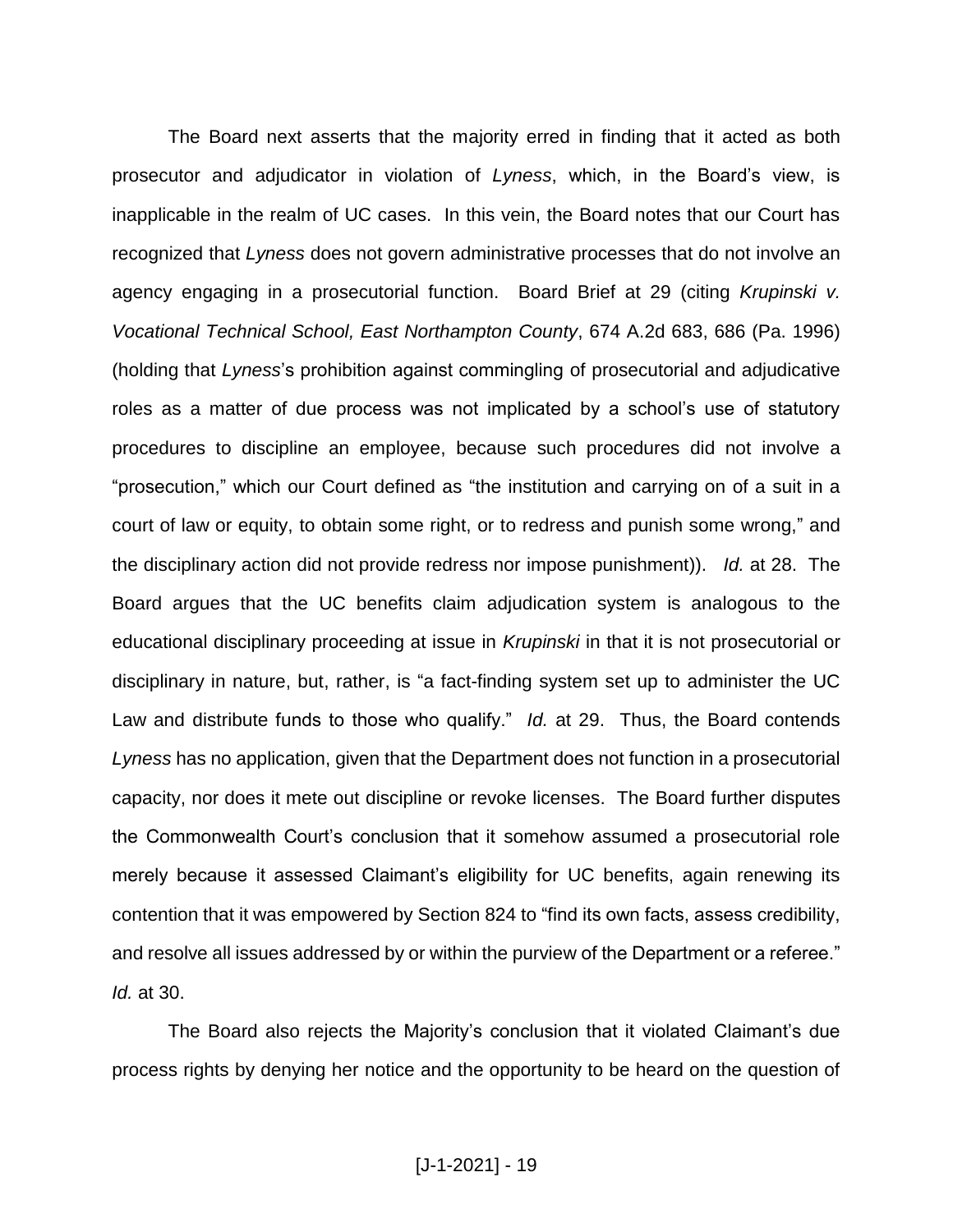eligibility. The Board contends that Claimant received adequate notice that her eligibility under Section 402(h) was at issue via the Department's determination, as well as in the Notice of Hearing for her appeal before the referee. The Board suggests that the Commonwealth Court has previously recognized that when the facts of record indicate that a claimant has been adequately apprised that a claim was at issue in proceedings before a referee, the claimant cannot later assert unfair surprise at the referee's adjudication of it. Board Brief at 32-33 (citing *Philadelphia Regional Port Authority v. UCBR*, 191 A.3d 68 (Pa. Cmwlth. 2018) (employer was not denied due process when Board affirmed the referee's decision upholding the grant of benefits based on the "Voluntary Layoff Proviso," 43 P.S. § 803(b), due to the fact that, though the UC service center determination did not specifically utilize this description of the statute, the service center, nevertheless, relied on that statutory provision in making its benefits determination)). Thus, the Board submits the Commonwealth Court's holding here conflicts with this precedent.

Moreover, the Board contends that Claimant was given an adequate opportunity to be heard through the scheduling of the hearing before the referee, but she did not avail herself of the opportunity to present evidence on the question of her eligibility because she did not attend, nor furnish an adequate reason to justify her non-appearance.

Finally, the Board argues that its determination that Claimant was ineligible for benefits was appropriate, as the only evidence before it which did not amount to uncorroborated hearsay was Claimant's admission that she owned and operated an independent business. To that end, the Board maintains that Claimant, by not appearing at the scheduled referee hearing, failed to meet her burden of proof by way of providing competent, admissible evidence.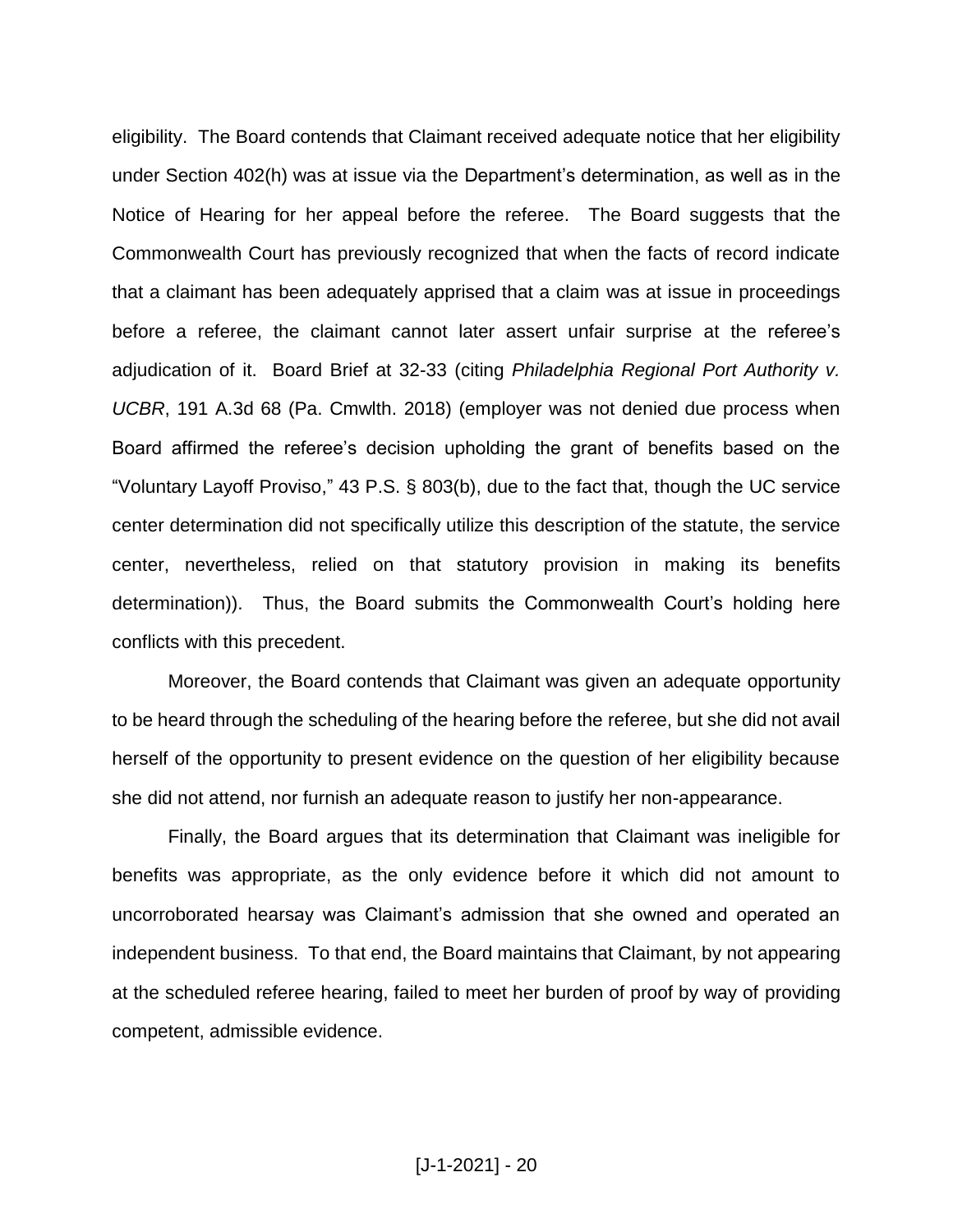Claimant responds by first arguing that our Court in *Lyness* emphasized that "even an *appearance* of bias and partiality must be viewed with deep skepticism, in a system which guarantees due process to each citizen." Claimant Brief at 18 (quoting *Lyness*, 605 A.2d at 1207) (emphasis original). Claimant asserts that the Board's action of unilaterally deciding what issues it will consider in an appeal, regardless of the scope of the appeal, violates due process by commingling prosecutorial and adjudicatory functions in a manner which creates the appearance of partiality and bias. Consequently, in Claimant's view, when the Board reverses a decision on eligibility in the manner it did here, it is effectively placing itself in an adversary prosecutorial role which, in such cases, is properly that of the Department.

While Claimant concedes that the structure of the UC system itself does not inherently violate due process by commingling adjudicatory and prosecutorial functions, she asserts that the Board's actions in denying benefits on an issue not raised by any party threatens to eliminate the "walls of division" that are part of the architecture of the UC appeals process and thereby create the threat or appearance of bias. *Id.* at 19.

Claimant asserts that, contrary to the Board's position, the UC appeals system is an adversarial system, as evidenced by the fact that the hearing process before the referee entails advising a claimant of his or her rights, including the right to chosen representation and to subpoena and cross-examine witnesses, and allocates to the litigants the burden of proof on various aspects of establishing a valid claim for UC benefits. Claimant avers that the Board's description of the process creates a false impression that it is entirely informal in nature, akin to a mere "gathering of associates." Claimant Brief at 21. Claimant also highlights that finality attaches to all decisions of the Board or referees when not appealed. Thus, in Claimant's view, the UC process, while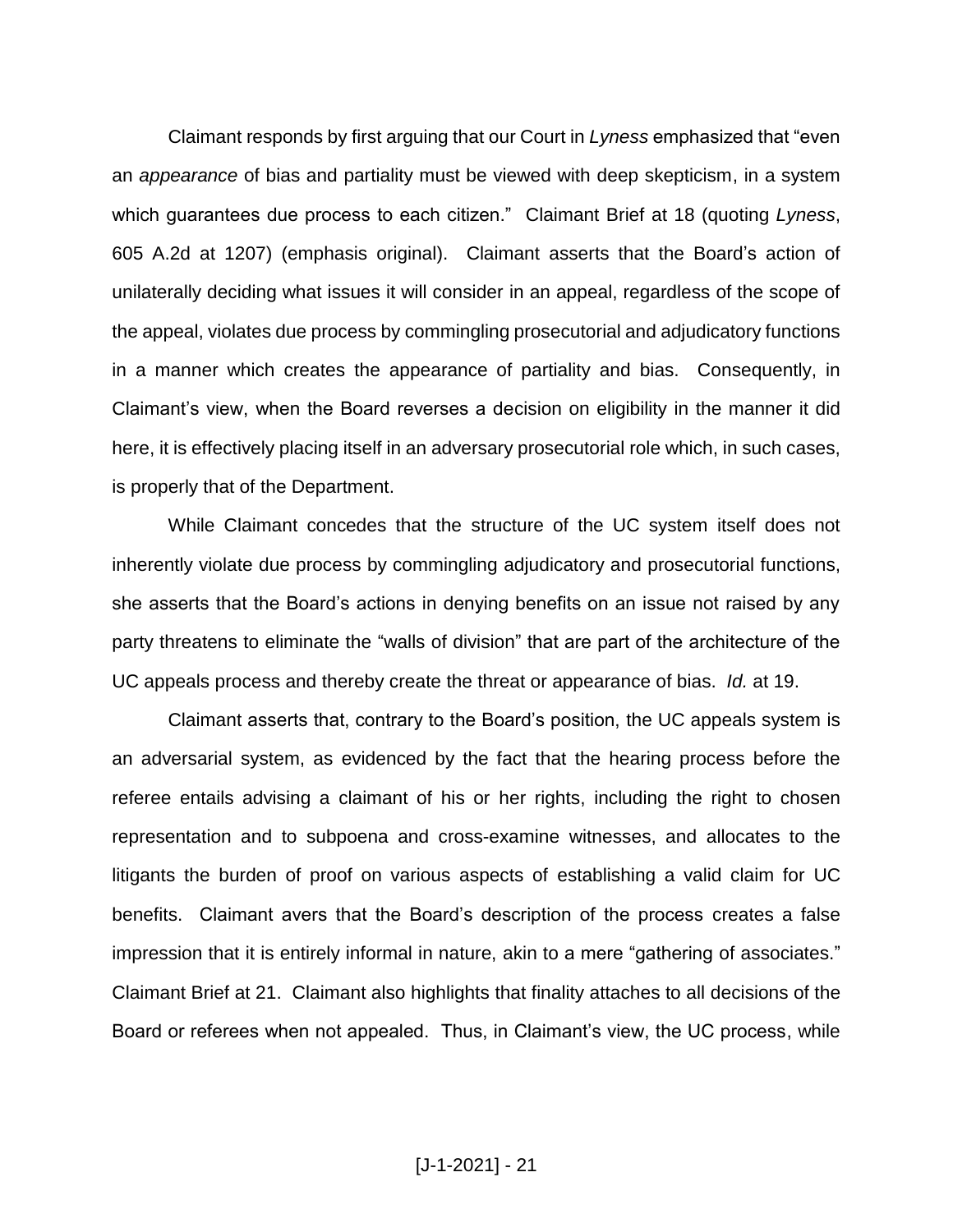not possessing all of the characteristics of a trial, nevertheless "carr[ies] all the trappings of adversarial proceedings." *Id.* at 22.

Claimant posits that *Wing v. UCBR*, 436 A.2d 179 (Pa. 1981) supports this contention, as, therein, our Court explained:

> An adversary system is created whenever the burden of proof is allocated to either party. Moreover, in Anglo-American law, the adversary system is highly lauded and considered the best means of bringing truth to light. The waiver rule is perfectly appropriate in unemployment compensation proceedings.

Claimant Brief at 22 (quoting *Wing*, 436 A.2d at 181).

Claimant suggests that this Court's recognition in *Wing* that the waiver doctrine applies to UC matters demonstrates how the Board's application of Regulation 101.107 in a manner which permits it to consider any issue it deems pertinent could lead to an absurd result – namely, that the Board may, on its own volition, review issues which have not been raised by the parties, but may also simultaneously deem an issue which a party *has* presented to be waived, if he or she did not expressly raise it before the lower tribunal.

Claimant also contends that the Board's reliance on *Peak*, *supra*, as granting it the broad power to raise and consider any issue, of its own volition, is misplaced, as the holding therein pertained only to the Board's ability to act as ultimate finder of *fact* and to rectify *factual* disputes. Claimant rejects the Board's assertion that it has the power to act as a "super adjudicator" over questions of law, and, thus, she propounds that it was improper for the Board to interject the legal issue regarding her eligibility for benefits into her appeal. Claimant Brief at 24.

Claimant maintains that several aspects of the UC appeals process also repudiate the Department's assumption of a prosecutorial role. Claimant points out that, while a typical unemployment appeal involves two parties — a claimant and an employer — as the Commonwealth Court found, the Department remains a silent party in all UC cases.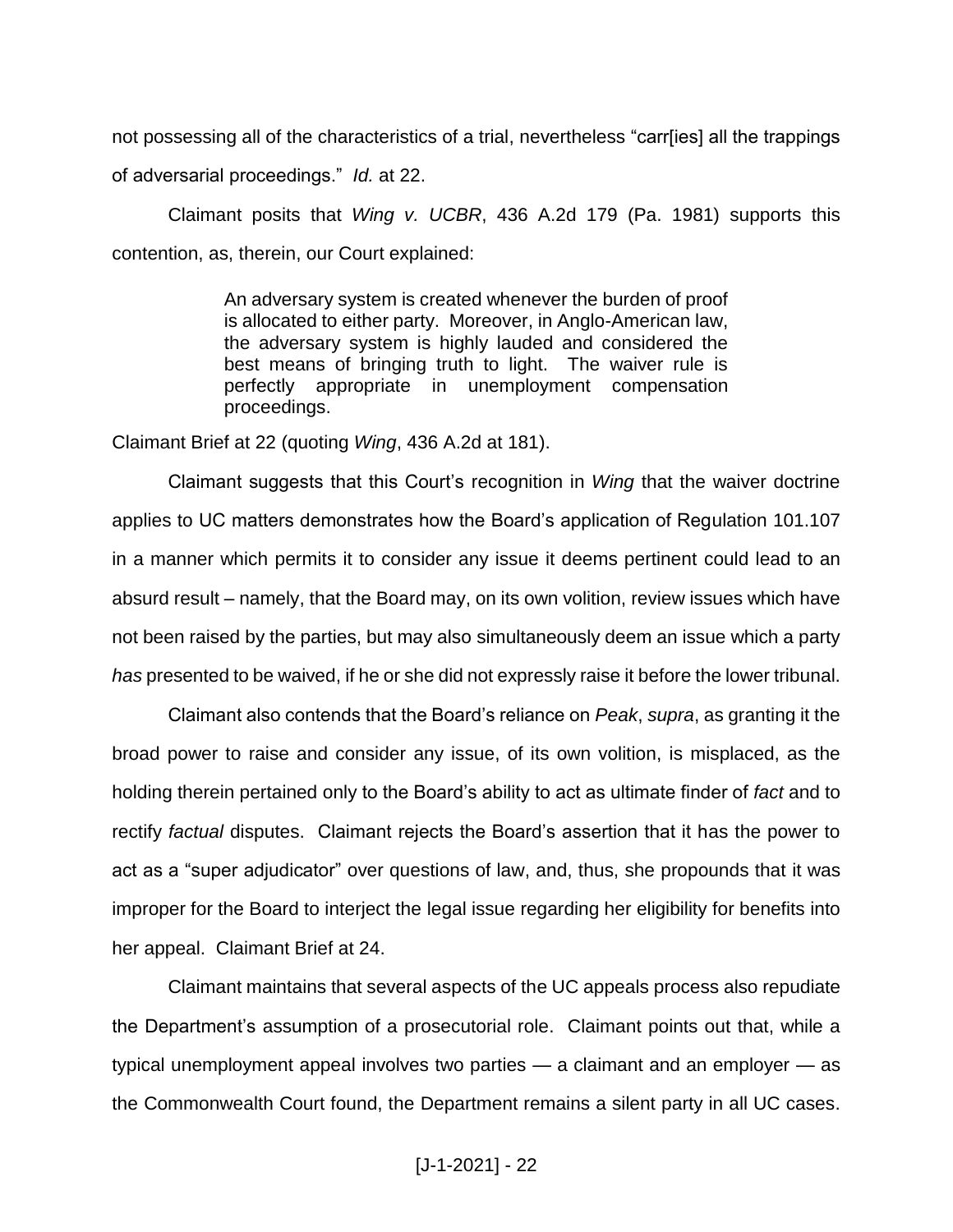Claimant avers this is evidenced by the fact that Section 822 requires the Department to be given notice of the time and place of a referee's hearing, and also mandates that the Board be notified of the referee's decision and the reasons for it. Further, Claimant points out that the Board's regulations specifically empower the Department to initiate an appeal from any decision issued by a referee or the Board. *Id.* at 25 (citing 34 Pa. Code § 101.90 (granting the Department 30 days to file an appeal of the Board's decision to the Commonwealth Court)). Claimant notes that the Department will appeal a Board decision whenever it deems the Board to have wrongly applied the UC Law. *Id.* (citing *Department of Labor and Industry, Office of Unemployment Benefits Policy v. UCBR*, 131 A.3d 597 (Pa. Cmwlth. 2016) (appeal from Board's determination that claimant had "good cause" under the UC Law for not registering for online job search services). Claimant argues that these rights of the Department, along with its statutorily conferred power to impose financial penalties on a claimant who makes false statements to receive unemployment compensation, evidences that the Department plays a prosecutorial role in the UC appeals process. Claimant maintains that, by *sua sponte* raising the issue of her eligibility, the Board essentially stepped into the Department's prosecutorial role, and impinged on her due process rights by depriving her of an impartial arbiter.

Claimant also rejects the Board's position that it must raise issues *sua sponte* in the interest of protecting the UC Compensation Fund, suggesting that our Court should repudiate the Board's position that its duty to protect the fund may override the Board's obligation to act as an impartial adjudicator. Claimant asserts that the Board's role as a "protector of the fund" merely provides it with the ability to investigate facts and create a complete factual record, but it does not endow it with the ability to raise issues of law without limitation. Claimant Brief at 29. Claimant argues that the Board's attempt to wield its responsibility to protect the fund as justification to raise an undisputed legal issue *sua*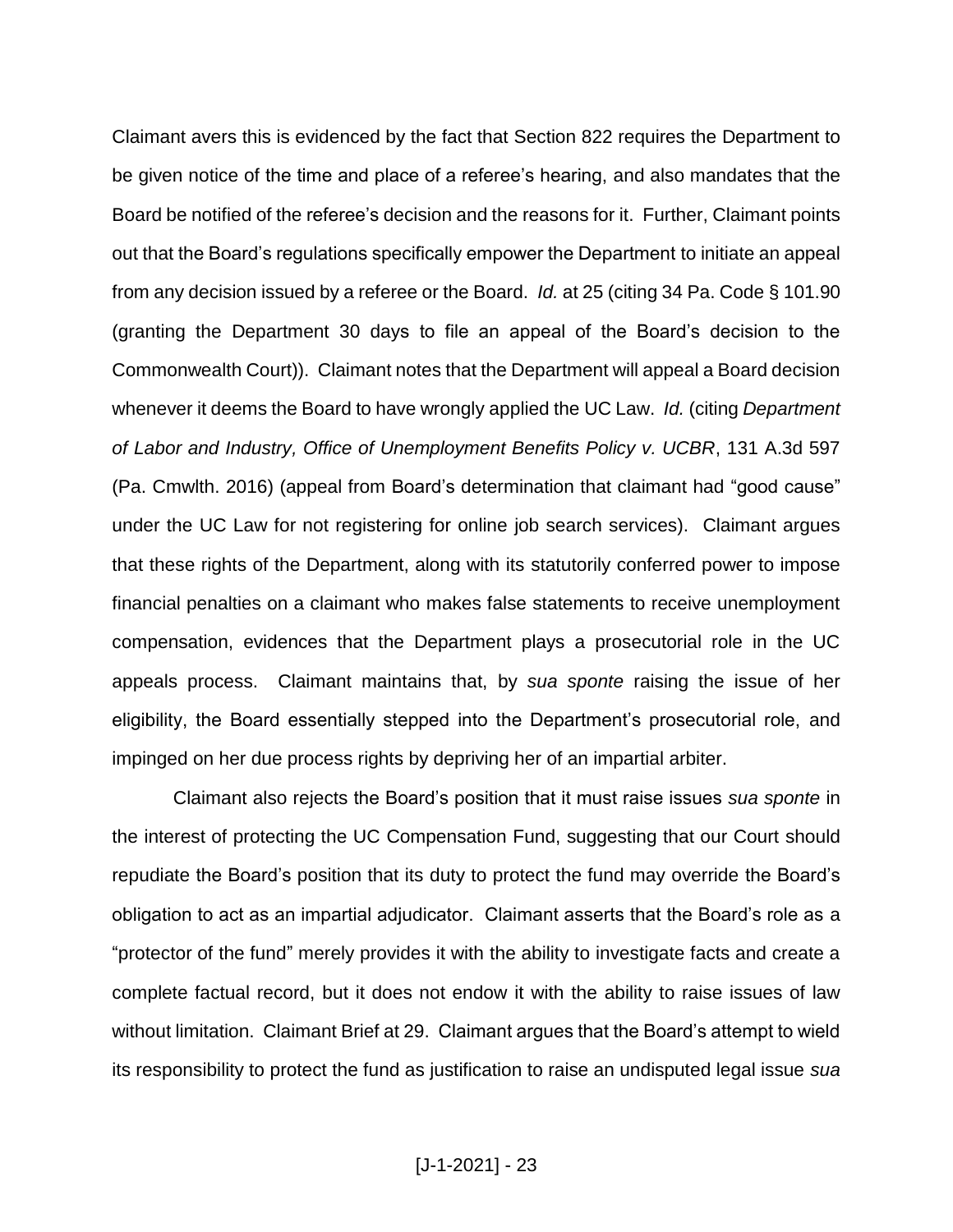*sponte* "implies the 'possibility of bias under Pennsylvania law [] sufficient to raise the red flag of protection offered by the procedural guaranty of due process.'" *Id.* at 34 (quoting *Lyness*, 605 A.2d at 1208) (alterations original). Moreover, Claimant contends that, just as in *Lyness*, the fatal defect here lies in the Board's administrative regulations and its loose interpretation of them to claim the right to *sua sponte* raise legal issues not appealed by the parties. Claimant asserts that the Board's interpretation should not be allowed to stand as a matter of due process.

Claimant observes that *sua sponte* review of issues in the context of administrative proceedings has also been found by our Court to violate due process whenever parties are not provided with adequate notice and an opportunity to be heard on those issues. Claimant Brief at 35 (citing *Pa. Bankers Association v. Pa. Department of Banking*, 956 A.2d 956, 965 (Pa. 2008) (holding that the Department of Banking deprived a bank of due process when it granted the bank intervenor status in an administrative proceeding before the Department, but later rescinded that status on the basis of the bank's alleged lack of standing without providing it with notice and a hearing on this question)). Claimant argues that the Board's *sua sponte* reconsideration of her eligibility denied her notice and the opportunity to be heard on this issue, because she never was apprised that she needed to defend her eligibility determination before the Board, nor offered the opportunity to furnish additional proof on this issue.

Moreover, Claimant highlights that the Board's employment of such an expansive and fundamentally unfair review process will deter claimants of modest means, who usually cannot afford the assistance of counsel due to the financial hardship caused by their unemployment, from pursuing narrow appeals, such as with respect to the calculation of benefits, because they will assess the risk of losing a favorable eligibility determination to outweigh the amount of additional compensation they would gain by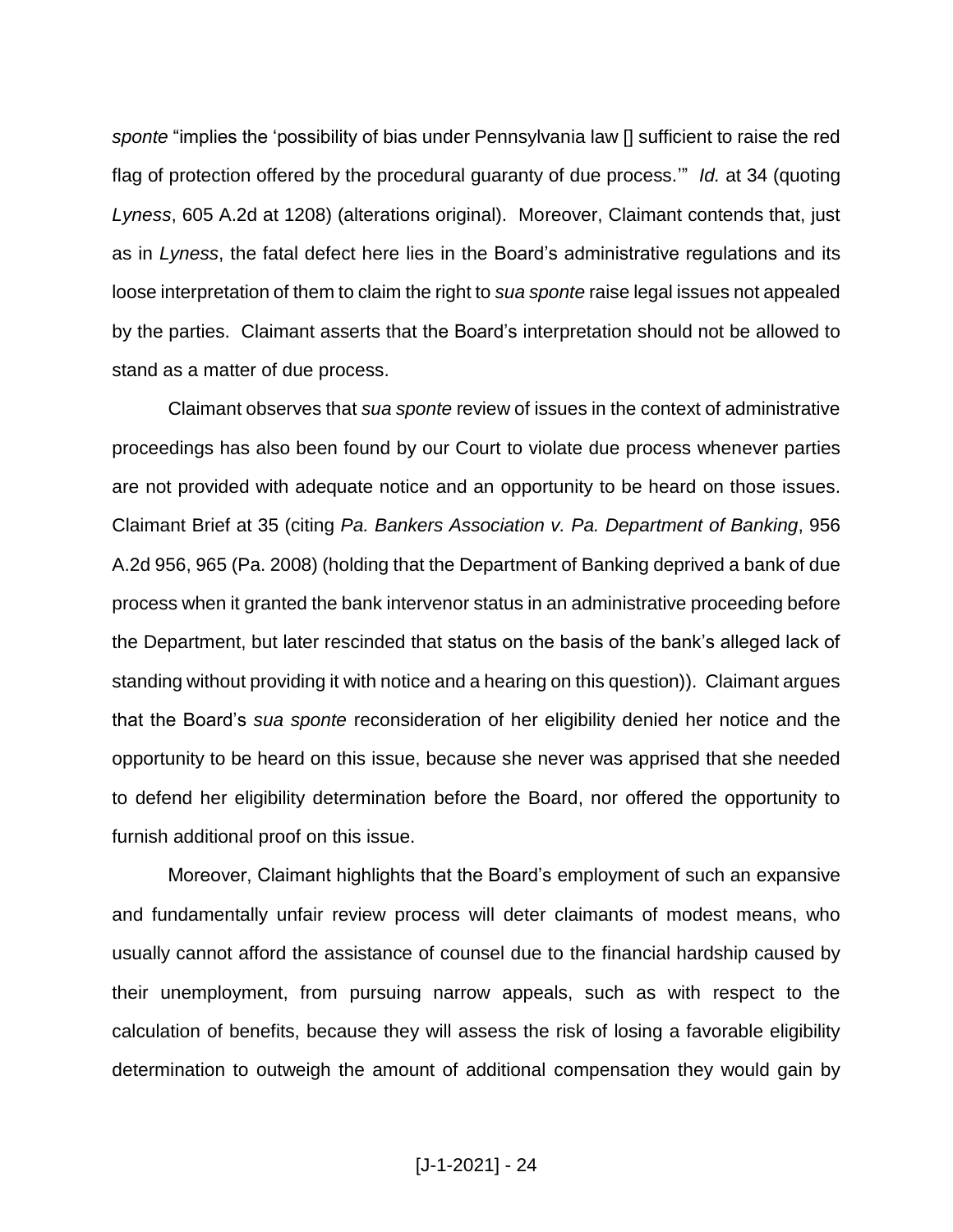pursuing the appeal. Claimant suggests that, if the Board is going to conduct this type of expansive review, it ought to include language in its determinations and notices to claimants warning them that a narrow appeal may place all issues in controversy, including those which were adjudicated in a claimant's favor in a prior stage of the UC proceedings.

Finally, Claimant disputes the Board's contention that the mere inclusion of a reference to Section 402(h) in the referee hearing notice as an issue to be decided was sufficient notice that her eligibility would be considered. She argues that the reference to this statutory provision was vague, because Section 402(h) implicates several distinct legal issues: whether a claimant is engaged in self-employment; whether such employment amounts to a sideline business; and what the net earnings of such activity were for purposes of remuneration. Claimant emphasizes that the referee's decision indicated that the only issue before her was whether Claimant's "income from selfemployment [was] deductible from UC, and, if so, to what extent." Claimant Brief at 47. In sum, she maintains such inadequate notice of the scope of issues the Board would consider violated due process and, thus, its eligibility determination is void.

#### **III. Analysis**

As this appeal presents issues regarding the interpretation of the UC Law and its administrative regulations, which involve pure questions of law, our scope of review is plenary, and our standard of review is non-deferential. *Lowman v. UCBR*, 235 A.3d 278, 289 (Pa. 2020). As a general matter, our Court interprets the UC Law, and, correspondingly, regulations promulgated by Commonwealth administrative agencies to enforce and implement it, liberally in order to effectuate the law's manifest remedial purpose, which the General Assembly has indicated is of paramount importance through a statement of policy which it incorporated into this law over eight decades ago: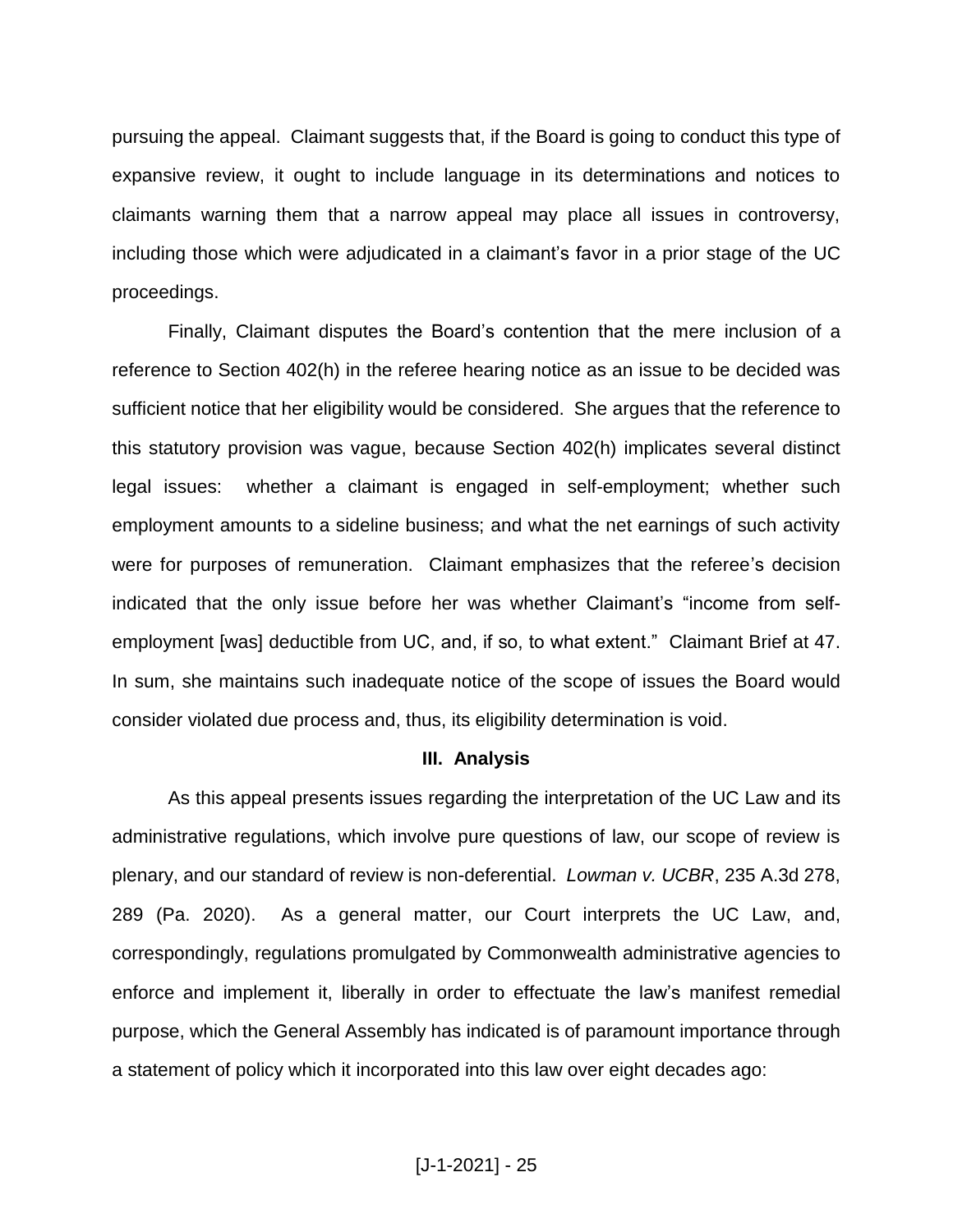Economic insecurity due to unemployment is a serious menace to the health, morals, and welfare of the people of the Commonwealth. Involuntary unemployment and its resulting burden of indigency falls with crushing force upon the unemployed worker, and ultimately upon the Commonwealth and its political subdivisions in the form of poor relief assistance. Security against unemployment and the spread of indigency can best be provided by the systematic setting aside of financial reserves to be used as compensation for loss of wages by employes during periods when they become unemployed through no fault of their own. The principle of the accumulation of financial reserves, the sharing of risks, and the payment of compensation with respect to unemployment meets the need of protection against the hazards of unemployment and indigency. The Legislature, therefore, declares that in its considered judgment the public good and the general welfare of the citizens of this Commonwealth require the exercise of the police powers of the Commonwealth in the enactment of this act for the compulsory setting aside of unemployment reserves to be used for the benefit of persons unemployed through no fault of their own.

43 P.S. § 752; *Gillins v. UCBR*, 633 A.2d 1150, 1156 (Pa. 1993) (statement of legislative

policy in Section 752 must be considered in interpreting all other provisions of UC Law).

With these guiding principles in mind, we turn to the question of whether the Board was

empowered under the UC Law, or its regulations, to raise *sua sponte* the legal issue of

Claimant's eligibility for UC benefits in her appeal from the referee's decision.

Briefly, by way of background, the three-member Board, which is appointed by the Governor with the advice and consent of the Senate, is a statutorily created administrative board within the Department. 43 P.S. § 763(a). It is empowered "to hear appeals arising from claims for compensation, adopt, amend or rescind such rules of procedure, undertake such investigations, and take such action required for the hearing and disposition of appeals as it deems necessary and consistent with [the UC Law]." *Id.* § 763(d).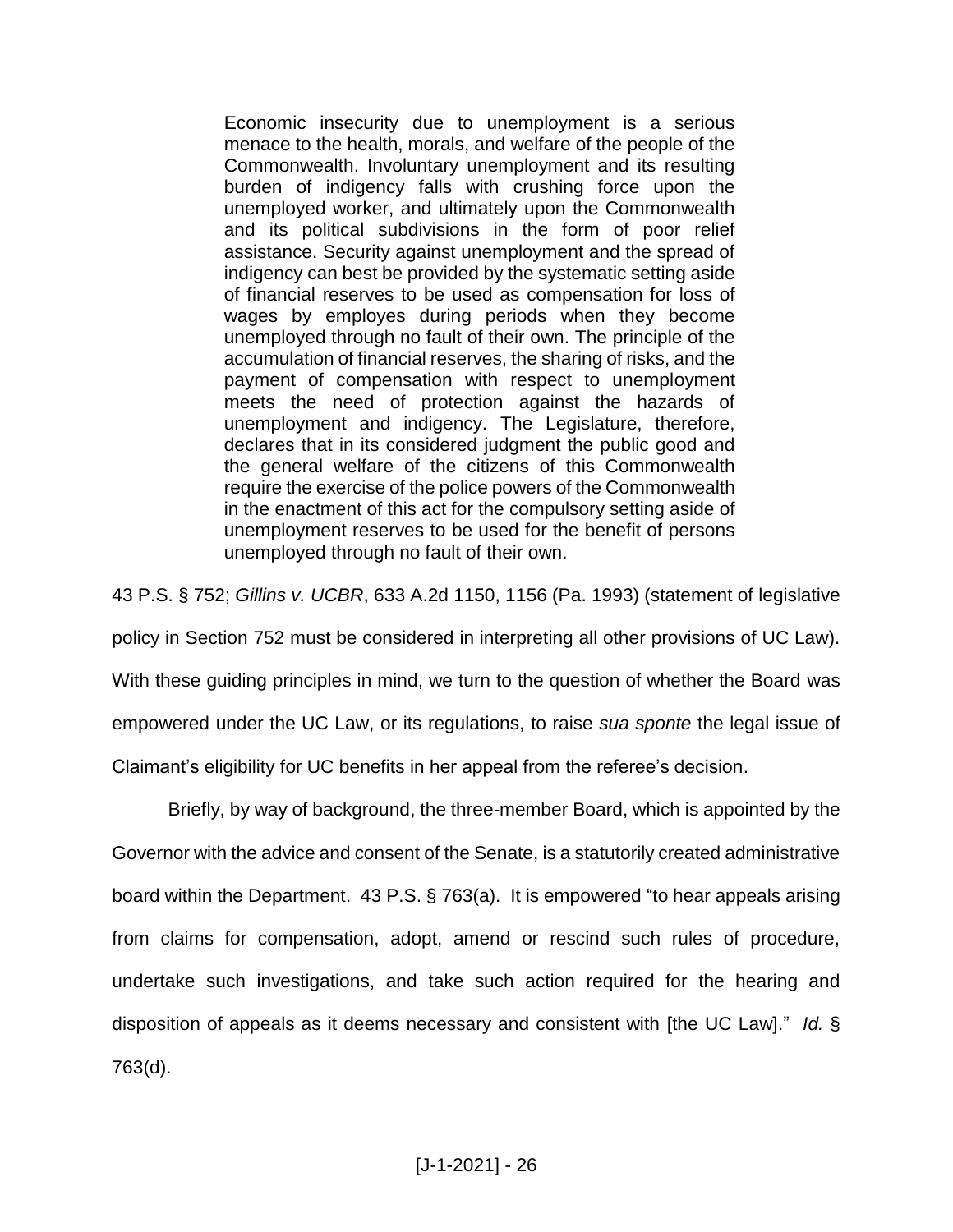The Board's specific statutory authority with respect to adjudicating appeals from

a decision of a referee is enumerated in Section 824 of the UC Law, which provides:

The board shall have power, on its own motion, or on appeal, to remove, transfer, or review any claim pending before, or decided by, a referee, and in any such case and in cases where a further appeal is allowed by the board from the decision of a referee, may affirm, modify, or reverse the determination or revised determination, as the case may be, of the department or referee on the basis of the evidence previously submitted in the case, or direct the taking of additional evidence. When any claim pending before a referee is removed or transferred to the board, the board shall afford the parties and the department reasonable opportunity for a fair hearing. The parties and the department shall be duly notified of the board's final decision and the reasons therefor. A complete record shall be kept of each case heard before the board. All testimony at any hearing before the board, whether on appeal or otherwise, shall be taken by a reporter and recording device. An unabridged transcript and audio recording of the testimony shall be made available, at cost if not used for unemployment compensation purposes or a subsequent appeal, to the parties and their attorneys or other representatives upon written request to the board.

## 43 P.S. § 824.

Thus, this section, when read in accordance with the plain meaning of its terms as we must, *see* 1 Pa.C.S. § 1921; *Gavin v. Loeffelbein*, 205 A.3d 1209, 1221 (Pa. 2019), establishes that the Board's authority to hear an appeal from a decision of a referee is discretionary, and that, when the Board decides to consider an appeal of a referee's decision, it may "affirm, modify, or reverse" it "on the basis of the evidence previously submitted in the case, or direct the taking of additional evidence." 43 P.S. § 824. This section, however, is silent as to what specific legal issues the Board can consider once it has allowed an appeal from a referee's decision.

As recounted above, the Board has asserted that, because Section 824 grants it the authority to "review any claim . . . decided by a referee" this permits it to, *sua sponte,*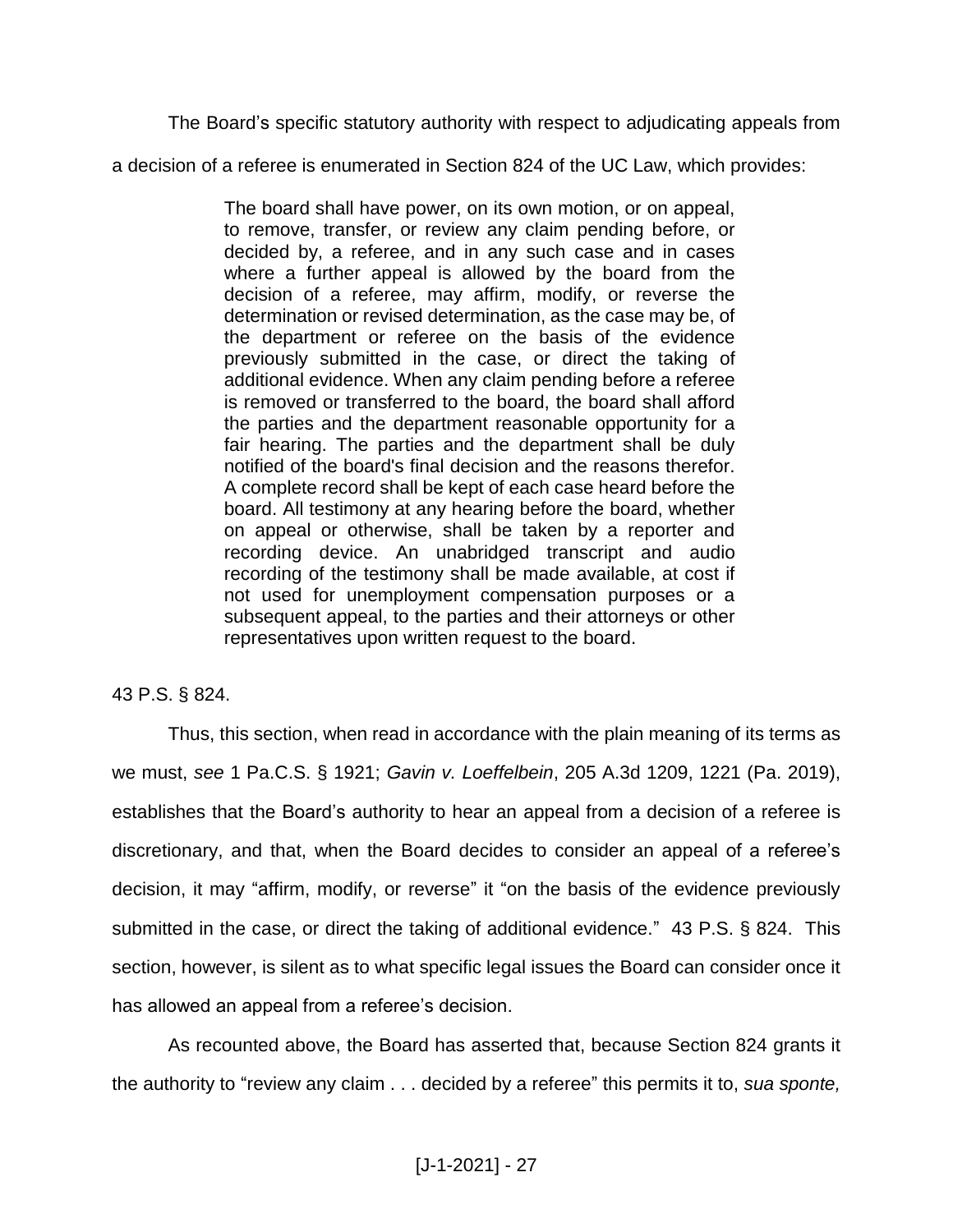consider all legal issues implicated in the proceedings before the referee, even if they were not raised by a party during those proceedings. We disagree.

The term "claim" is not independently defined by the UC Law; however, it is axiomatic that, in construing the meaning of a term in a particular statutory provision, we consider how that term is utilized by other statutes within an overall statutory framework that pertains to the same subject matter. *Snyder Brothers v. PUC*, 198 A.3d 1056, 1076 (Pa. 2018). Accordingly, we read the term "claim," as used in Section 824, consistent with its usage in Section 763(d), quoted above, as both provisions concern the authority of the Board to conduct appellate review, and, thus, we construe "claim" to mean the overall "claim for compensation" being pursued by the unemployed individual – *i.e.,* the case itself, not a particular claim of legal or factual error as that term is used in the conventional appellate context. Hence, Section 824 establishes the Board's *right* to conduct appellate review of a claim for unemployment compensation; however, it does not define the *scope* of such review – that is, the legal issues which the Board is permitted to consider when hearing an appeal by a party. *See generally Pennsylvania State Police v. Pennsylvania State Troopers Association*, 656 A.2d 83, 85 n.4 (Pa. 1995) (noting that, as a general principle of appellate review, the scope of review refers to "the *matters* (or 'what') the appellate tribunal is permitted to examine," which includes the questions the appellate tribunal may review (emphasis original and internal quotation marks omitted)).

Contrary to the Board's contention, our decision in *Peak*, *supra*, does not support its position. In that case, our Court considered whether the Board was empowered by Section 824 to substitute its own credibility determinations for that of the referee regarding conflicting witness testimony on a disputed issue of fact – namely, whether the claimant had engaged in willful misconduct by disobeying an employer's rule not to take a lunch break whenever it would result in the workplace being unattended. The referee resolved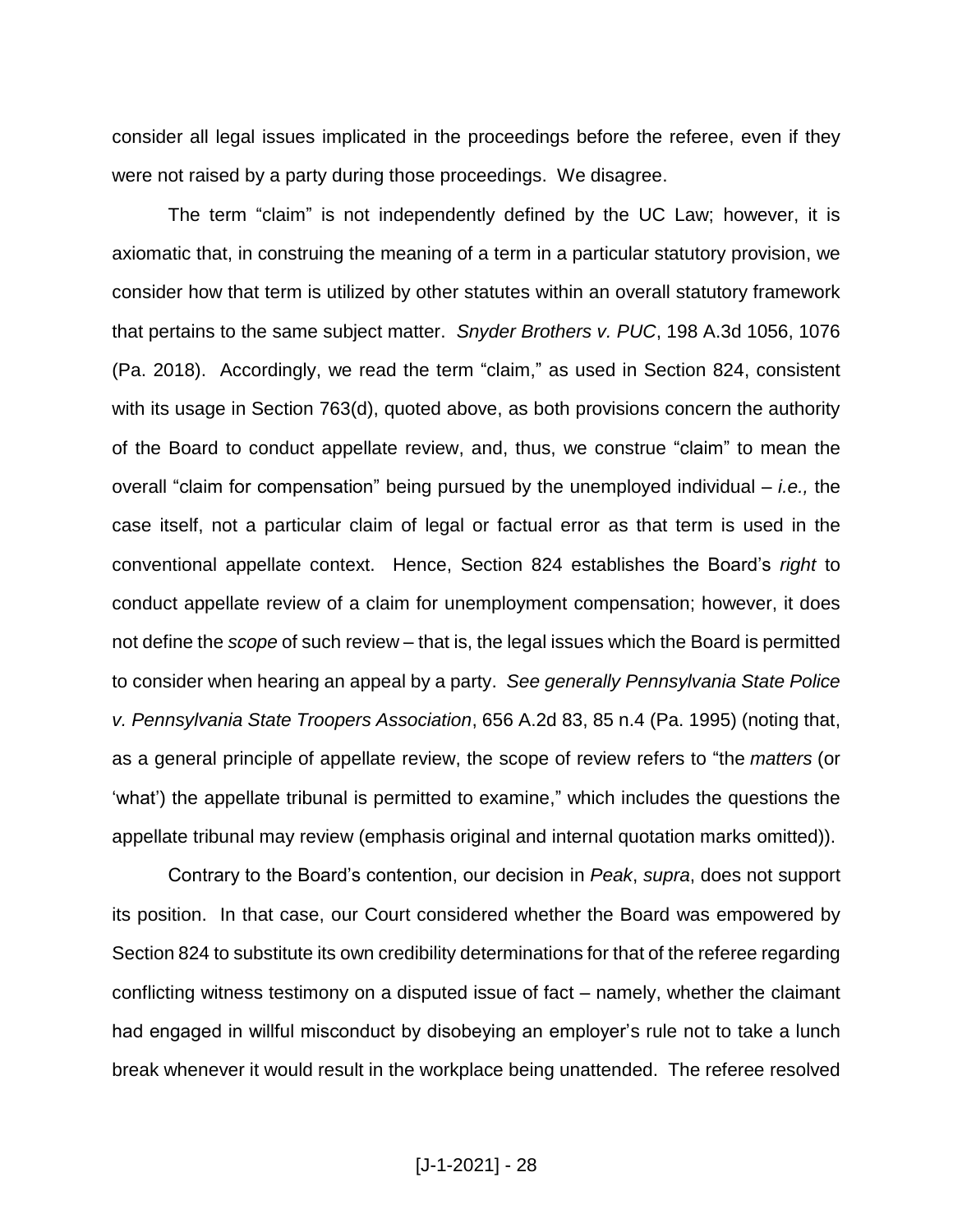the conflicting testimony in the evidentiary record in favor of the claimant, but the Board, upon reviewing the same evidence, reached the contrary conclusion that the employee had disobeyed the employer's instructions. In upholding the Board, we concluded that Section 824 confers authority on the Board to be "the ultimate finder of fact with power to substitute its judgment for that of its referees on disputed facts." *Peak*, 501 A.2d at 1385. However, we did not hold therein that the Board has the same plenary power under Section 824 to make such *de novo* rulings concerning issues of law.

Instead, we find the Board's authority to consider particular issues of law in an appeal from a referee's decision derives from its own duly promulgated procedural rule specifically delineating the issues it will consider in such appeals – Regulation 101.107 – which provides:

## **§ 101.107. Issues considered on appeal.**

(a) In connection with the consideration of an appeal to the Board from the decision of a referee, the Board may consider an issue in the case though not expressly ruled upon in the decision of the Department or the referee and though not previously raised in the claim or appeal proceedings. However, issues not previously considered or raised will not be considered by the Board, either upon application for, or in the determination of an appeal unless the speedy administration of justice, without prejudice to any party, will be substantially served thereby and are supported by the record.

(b) The Board shall consider the issues expressly ruled upon in the decision from which the appeal was filed. However, any issue in the case, with the approval of the parties, may be determined though not expressly ruled upon or indicated in the notice of hearing, if the speedy administration of justice, without prejudice to any party, will be substantially served thereby and are supported by the record.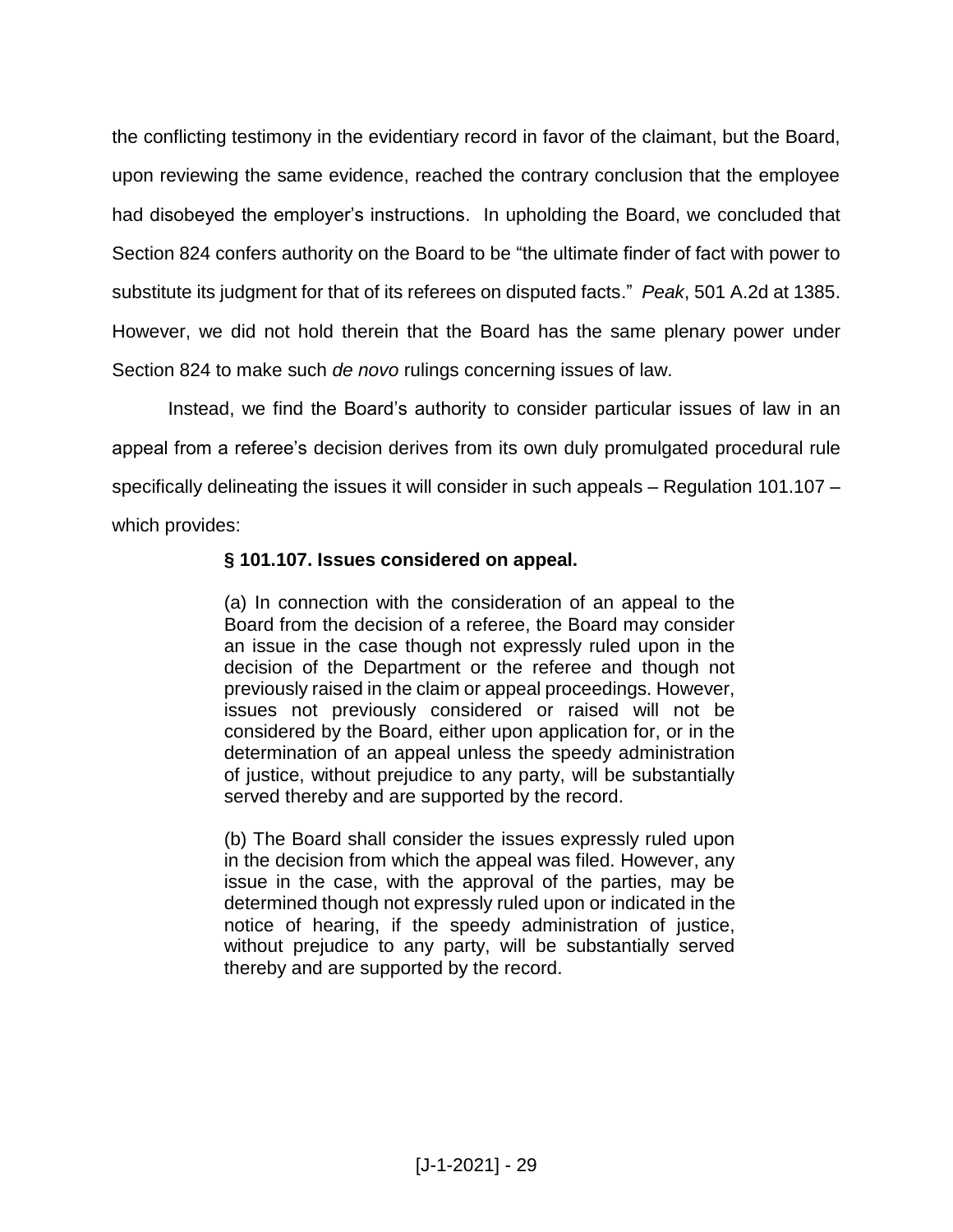34 Pa. Code § 101.107 ("Regulation 101.107").<sup>9</sup>

 $\overline{a}$ 

As discussed *supra*, the Board argues that the referee "expressly ruled upon" the issue of Claimant's eligibility in her decision, and, as a result, it was authorized under the first clause of subsection (b) of this rule to consider this question in adjudicating Claimant's appeal.<sup>10</sup> Our review compels us to reject this assertion, inasmuch as we do not interpret the referee's decision as having "expressly ruled" on an issue regarding Claimant's eligibility. As detailed above, neither Claimant's employer nor the Department ever challenged the eligibility of Claimant to receive benefits because of self-employment before the referee. In fact, the Department expressly found that she *was* eligible and not engaged in self-employment by virtue of her sideline business; hence, there was, as the Commonwealth Court below found, no active controversy regarding this issue for the referee to decide.

Indeed, the referee herself described the Department's decision as confirming Claimant's eligibility, and she clearly stated that the sole issue she was considering in her decision was whether "the claimant's *income from self-employment* [was] deductible from UC, and, if so, to what extent?" Referee's Decision, 5/11/17, at 2 (R.R. at 40) (emphasis added). Further, after reciting the fact that the Department had determined that "the

<sup>&</sup>lt;sup>9</sup> We find Regulation 101.87, entitled "Issues considered on original appeal," discussed above, to be inapplicable in delineating the parameters of the Board's scope of review of the legal issues in an appeal to it from a referee's decision, given that, by its plain terms, it governs an appeal taken from the Department's initial decision to a referee. *See* 34 Pa. Code § 101.87 ("When an appeal is taken from a decision of the Department . . . ."). Here, the Board was reviewing Claimant's appeal *from* the referee's decision.

 $10$  This view of the referee's decision is adopted by Justices Donohue and Mundy in their respective dissenting opinions.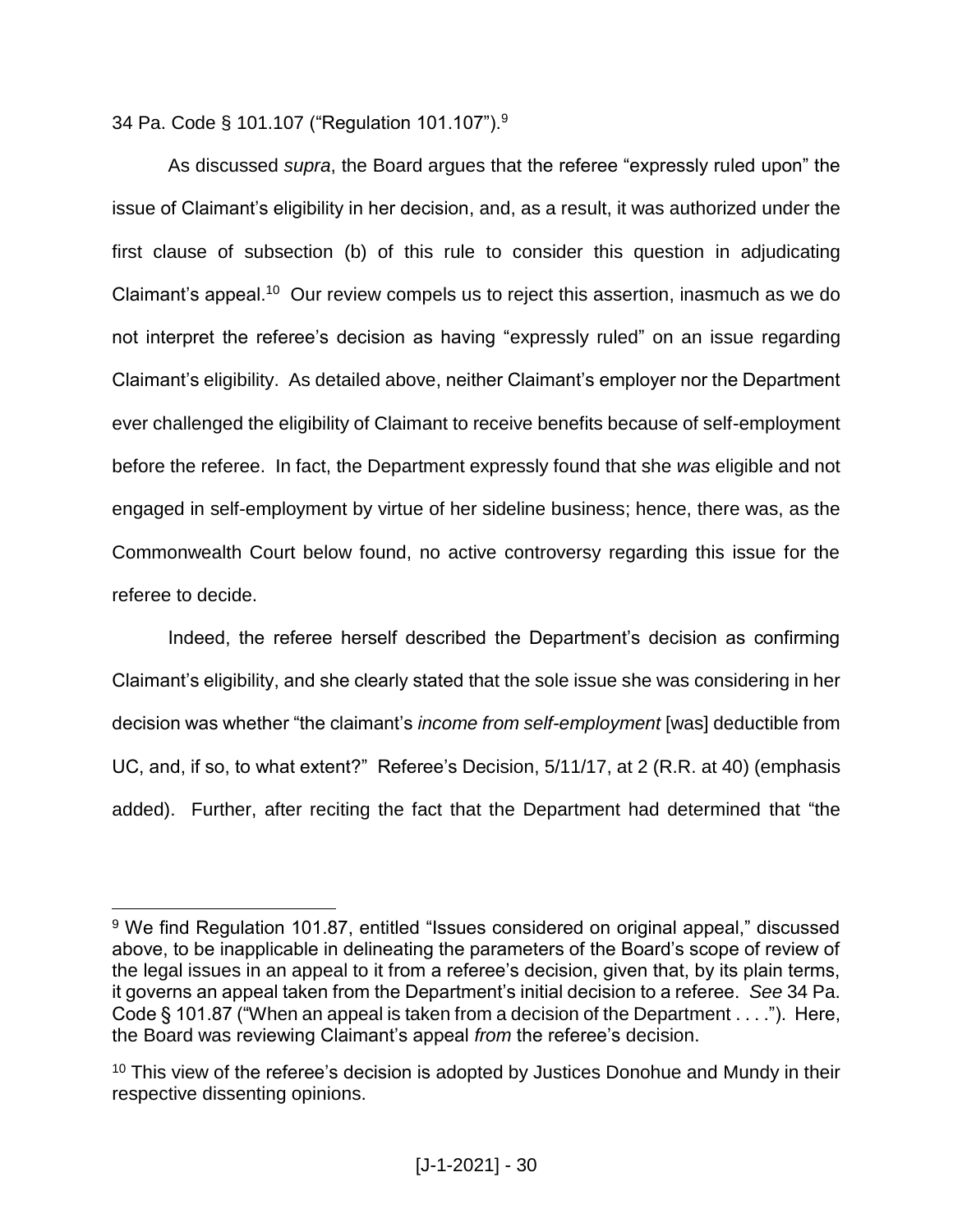claimant's sole proprietorship did not disqualify her under Section [802(h)]," the referee stated "[t]he question remains as to whether income from it is deductible from UC." *Id.*

Thus, guided by the referee's own explanation of her decision-making process, and contrary to the view of the Board and the dissenting Justices, we interpret the referee's declaration that "Claimant is not disqualified from receiving compensation under [Section 802(h)]," *id*. at 3 (emphasis deleted), to have been merely a restatement of the *Department's* resolution of this issue, not the referee's own independent reasoned decision regarding this question, as she herself indicated that she did not consider that issue to be before her and did not otherwise indicate that she was making her own determination in this regard. Therefore, as eligibility was not decided by the referee, and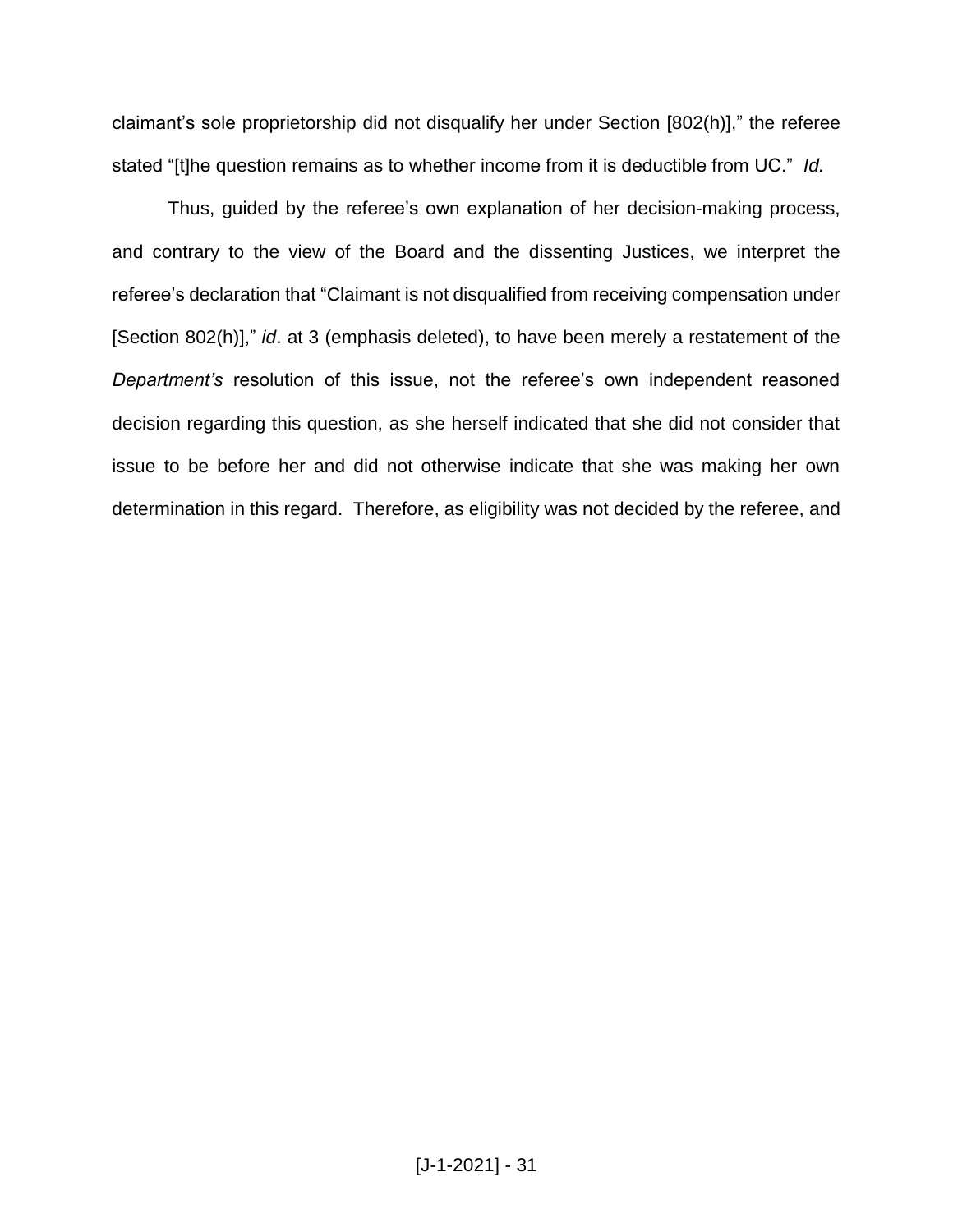thus not expressly "ruled upon,"<sup>11</sup> the first clause of subsection (b) of Regulation 101.107

did not authorize the Board to consider this issue.<sup>12</sup>

The claimant appealed both determinations to a referee, and the referee ruled that claimant was eligible under Section 802(e), but ineligible under Section 802(h). Claimant appealed the ineligibility determination under Section 802(h), but indicated in his appeal that he was not appealing that aspect of the referee's ruling that he was eligible under Section 802(e). Nevertheless, the Board found that, while claimant was eligible under Section 802(h), he was ineligible under Section 802(e). Claimant appealed to the Commonwealth Court, arguing that the Board did not have jurisdiction to consider this issue as he had not raised it. The Commonwealth Court disagreed and noted that, under Regulation 101.107(b), the Board may consider issues expressly ruled on in a referee's decision, and it therefore could address the issue of claimant's eligibility under Section 802(e) as it had been "expressly ruled upon in the referee's decision." 547 A.2d at 813. Thus, unlike in the present case, the referee in *Jordan* rendered an express ruling on a disputed issue. In the instant matter, there was no dispute between the Department and Claimant over her eligibility; therefore, the referee was not required to, nor did she, "expressly rule[] upon" a disputed issue.

Additionally, we must respectfully reject Justice Mundy's assertion that, because Regulation 101.87 requires the referee to "consider the issues expressly ruled upon in the decision from which the appeal was filed," 35 Pa. Code 101.87, this preserves an issue for review by the Board even in the absence of an express ruling by the referee on the issue. *See* Dissenting Opinion (Mundy, J.) at 4 n.5. In our view, Regulation 101.107(b) does not provide that an issue is preserved for the Board's review merely because the referee may have "considered" the issue. To "consider" is commonly understood to mean "[t]o think carefully about," American Heritage Dictionary 189 (4<sup>th</sup> ed. 2001), or, as Justice Mundy characterizes it, to "examine." Dissenting Opinion (Mundy, J.) at 4 n.5. By contrast, Rule 101.107(b) requires that, to be preserved for the Board's review, the referee must have "expressly ruled" on the issue. We are not at liberty to disregard this clear language. Here, the referee may have "considered" the Department's resolution of the eligibility question, but she did not expressly rule on it.

<sup>12</sup> In her dissenting opinion, Justice Donohue posits that Claimant failed to carry her burden of proof on the question of her eligibility for benefits due to her failure to appear

 $\overline{a}$ <sup>11</sup> It is this lack of an express ruling by the referee on a disputed issue which differentiates this case from *Jordan v. UCBR*, 547 A.2d 811 (Pa. Cmwlth. 1988), cited by Justice Mundy in her dissent. *See* Dissenting Opinion (Mundy, J.) at 5-6. In *Jordan*, the Department's administrative predecessor, the Office of Employment Security, ruled that the complainant was ineligible for benefits because he had started a sideline business in contravention of his employer's rules, and, thus, was ineligible under Section 802(e) in light of this perceived willful misconduct. The Office of Employment Security also found that the claimant was ineligible under Section 802(h).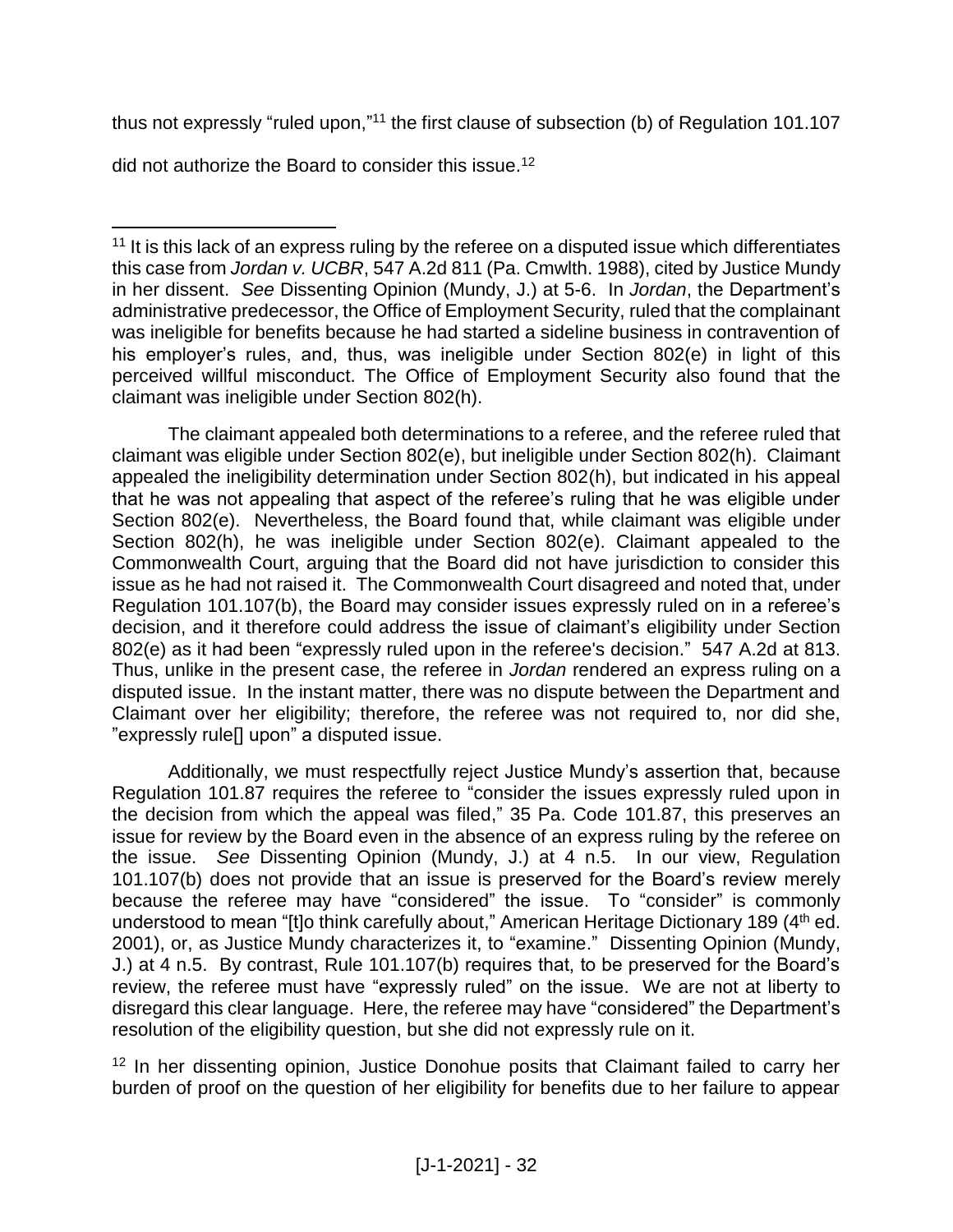The remainder of subsection (b) allows the Board to consider "any issue in the case" but *only* "with the approval of the parties." 34 Pa. Code § 101.107(b)*.* Clearly Claimant, as the sole party in the appeal (given the Department's nonparticipation), did not approve of having the issue of her eligibility revisited by the Board.

Turning to subsection (a) of Regulation 101.107, it allows the Board to "consider an issue in the case though not expressly ruled upon in the decision of the Department or the referee and . . . not previously raised in the claim or appeal proceedings," but *only* if such a ruling does not cause "prejudice to any party." 34 Pa. Code § 101.107(a). Here, as Claimant details, the Board's *sua sponte* consideration of her eligibility caused her

 $\overline{a}$ 

at the referee's hearing and to present evidence on this question. Respectfully, we disagree. As detailed above, at the time of her application, Claimant submitted an extensive questionnaire detailing the nature of her sideline business, freelance writing; the fact that her engagement in this business predated the loss of her full time job at the Philadelphia Area Cooperative Alliance and continued in the same manner at the time of her application; her attestation that the freelancing business would not constitute her primary source of income, nor render her unavailable for full time work; and that her income from that business never exceeded that which she earned at her full time job. Claimant Questionnaire, 4/11/17 (R.R. at 6). In support thereof, she also separately provided a copy of Schedule C of her 2016 federal tax return showing the income she had received from this sideline business during that year. Claimant acknowledged in filling out this questionnaire the penalties for making false statements thereon. *Id.* The Department further confirmed these details in a phone interview with Claimant. *Id.* Notably, the accuracy and veracity of this information, which established Claimant's eligibility for unemployment compensation under Section 802(e), *see Moskos*, *supra*, was never challenged by the Department, her employer, or the referee. Hence, in our view, it formed a proper basis for the Department's eligibility determination, and, given that there was no dispute as to the accuracy of this information, we fail to discern how Claimant's appearance at the referee's hearing was necessary to (re)establish her eligibility, which, again, was undisputed. Both the Department and the referee were entitled to rely on information contained in the Department's own records. *See* 34 Pa. Code § 101.51 ("If a party notified of the date, hour and place of a hearing fails to attend a hearing without proper cause, the hearing may be held in his absence. In the absence of all parties, the decision may be based upon the pertinent available records.").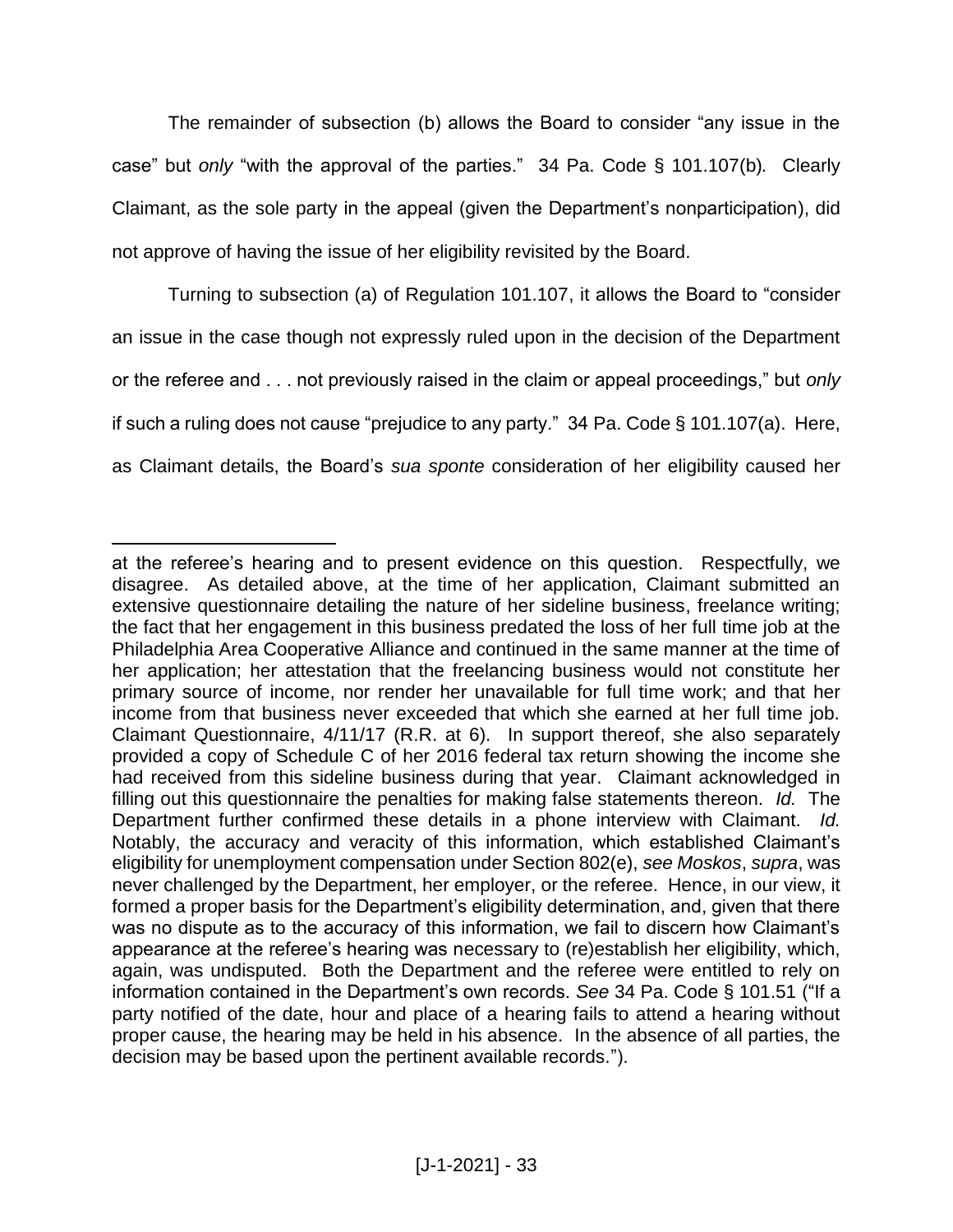substantial prejudice by depriving her of notice and the opportunity to be heard on this question.

As our Court has emphasized, "the basic tenets of due process apply with equal force in administrative proceedings as they do in judicial proceedings . . . [I]t is fundamental that the key principles underpinning due process include the requirements of notice and an opportunity to be heard." *Pa. Bankers Association v. Pa. Department of Banking*, 956 A.2d 956, 965 (Pa. 2008); *see also Vann v. UCBR*, 494 A.2d 1081 (Pa. 1985) (Board's procedural rules regarding appeals must comport with the guarantees of fundamental due process). Adequate notice in this context includes the "right to notice of the issues to be decided, and an opportunity to offer evidence in furtherance of such issues." *Pa. Bankers Association,* 956 A.2d at 965. The Board afforded Claimant neither notice that it would be considering the issue of her eligibility for benefits, nor the opportunity to be heard thereon. Claimant was not apprised after she filed her appeal, in which she questioned the *amount* of her benefits, that the Board would address her *eligibility* for benefits, an issue that had already been decided in her favor by the Department, and which neither the Department nor her employer contested before the Board. Given the seemingly settled nature of this question, and the lack of any evident dispute over the question of her eligibility, we find that no reasonable person in her position would be forewarned that the Board might reassess her eligibility.

Likewise, Claimant was not given a hearing by the Board on this question after it elected, *sua sponte*, to decide this issue, and terminate her UC benefits on this basis. The Board then compounded the prejudice by denying Claimant's motion for reconsideration or remand, thereby depriving her of her only chance to present additional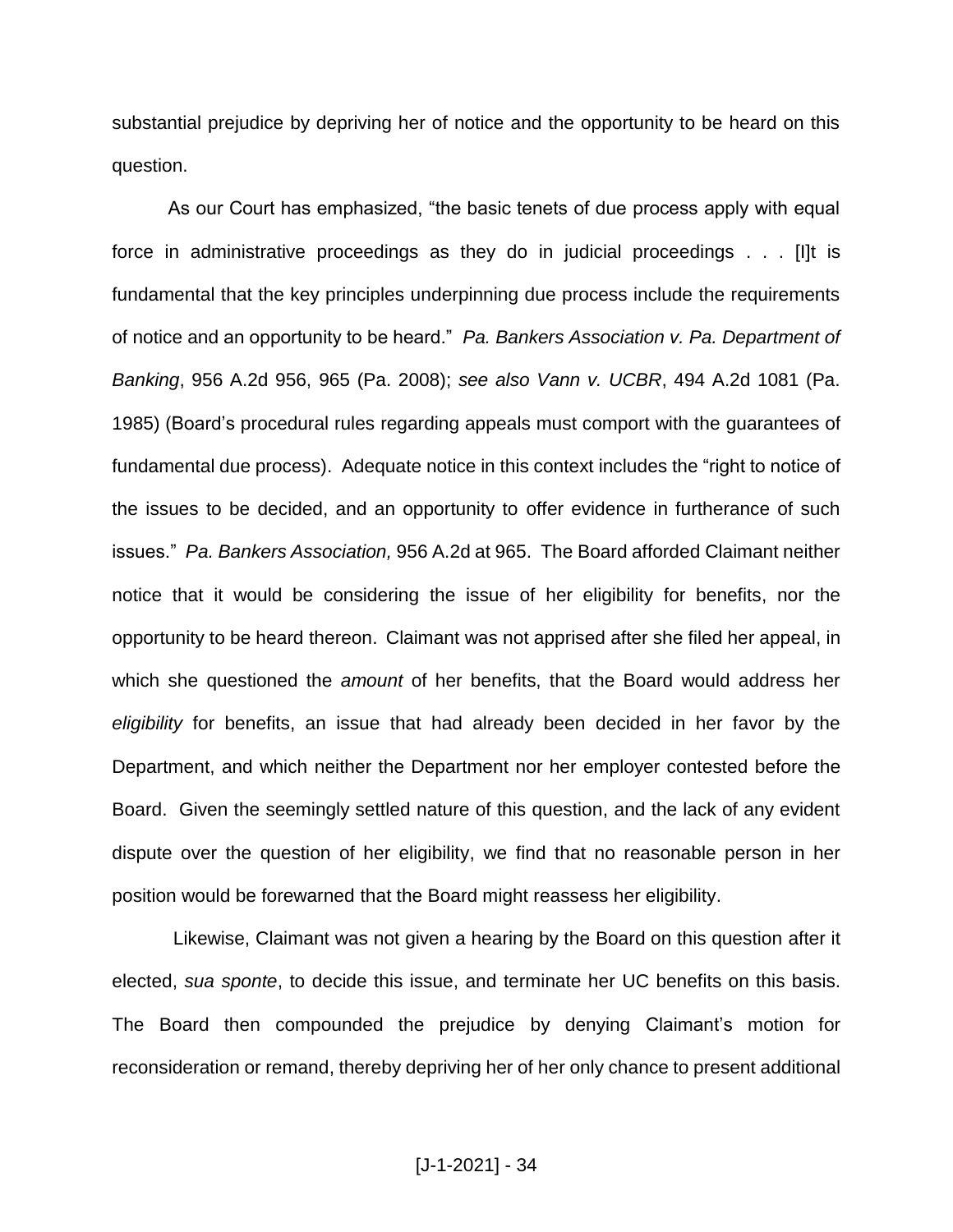evidence and argument on this question, given that the Board evidently deemed the records relied on by the Department and the referee insufficient to establish her eligibility. Accordingly, we find that, because the Board's actions in this matter were prejudicial to Claimant, the Board cannot avail itself of Regulation 101.107(b) as justification for its actions.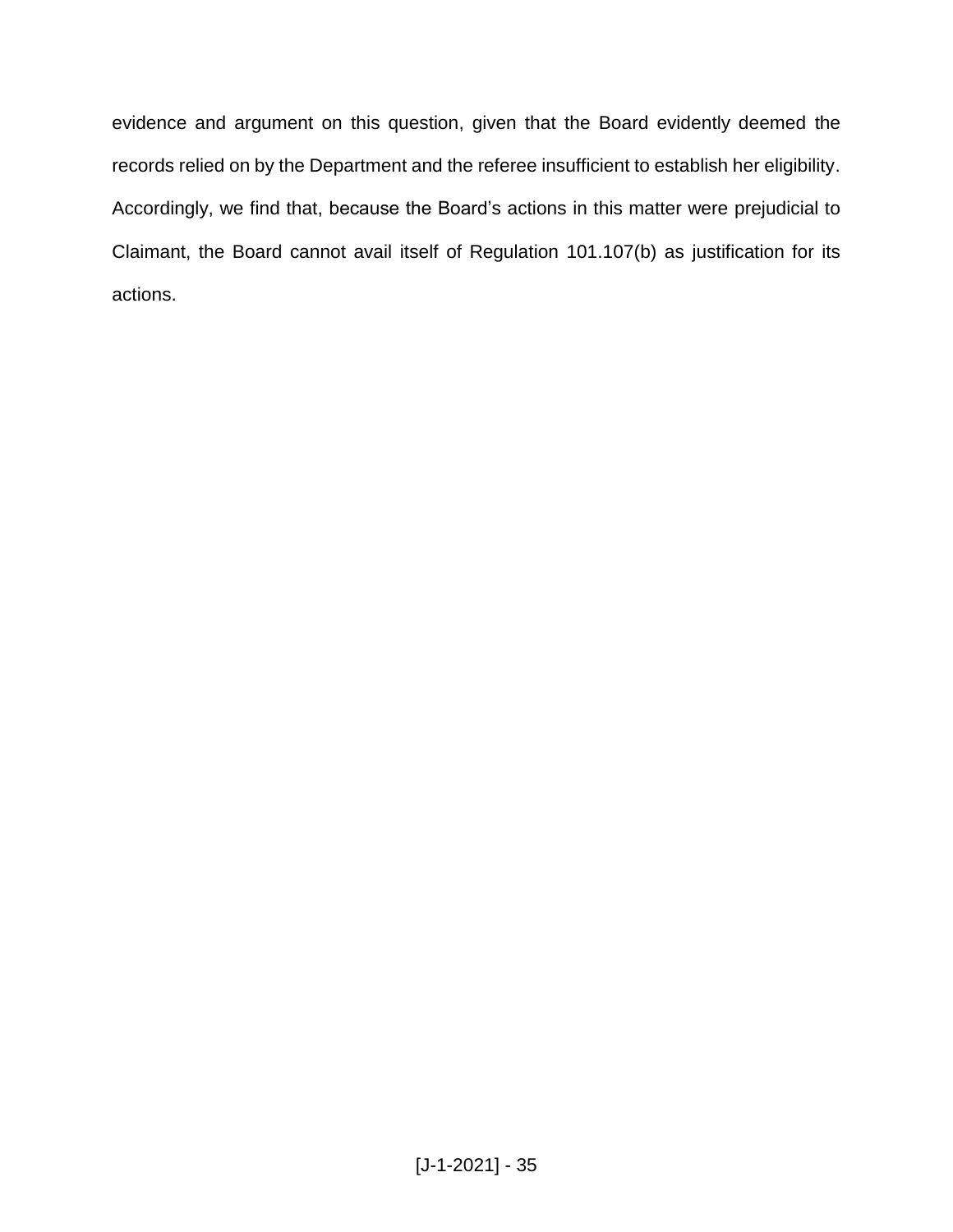For all of the aforementioned reasons, we find the Board erred in reversing

Claimant's award of unemployment compensation, and so affirm the order of the

Commonwealth Court.<sup>1314</sup> Jurisdiction relinquished.

Chief Justice Baer and Justices Saylor, Dougherty and Wecht join the opinion.

However, we express no opinion as to whether *Lyness* could be implicated in situations unlike the present matter, such as where the Board decides to utilize the authority conferred on it by Section 763(d) to investigate a UC claim, and then later adjudicates an appeal involving that claim. Likewise, we do not address whether *Lyness* could be implicated where the Board, on its own initiative, proceeds under Section 824 to *sua sponte* review a claim pending before a referee, or under 34 Pa. Code § 101.101 to *sua sponte* review a claim after the referee has rendered a decision even though no party has appealed, and thus acts outside the conventional adversarial framework for the presentation of appellate issues to the Board. *See generally Wing v. UCBR*, 436 A.2d 179 (Pa. 1981) (discussing adversarial system in UC proceedings).

<sup>14</sup> We reject the Board's argument that its asserted duty to protect the financial health of the UC Compensation Fund, by ensuring that only valid UC claims are paid, empowers it to *sua sponte* raise legal issues in a party's appeal from a referee's decision. The Board's asserted duty, while perhaps laudable, is not free-standing authority for it to conduct appellate review of referee's decisions unmoored from the advocacy of parties or principles of due process; rather, its appellate authority derives only from its enabling statutes, and the regulations it has promulgated pursuant thereto to govern appeals to the Board.

 $\overline{a}$ <sup>13</sup> Given the circumstances of this case, we agree with the Board that our decision in *Lyness* is not implicated. Therein, the State Board of Medical Education and Licensure, acting on information provided by its own prosecuting attorney as the result of an investigation, commenced a disciplinary proceeding against a doctor for sexual misconduct, after finding probable cause existed to initiate such a process. The Licensure Board later voted to revoke the doctor's license as the result of its investigation. Our Court regarded the Licensure Board's actions as constituting "an unconstitutional intermingling of the prosecutorial and adjudicatory functions." *Lyness*, 605 A.2d at 1210. The key factor in our decision was the fact that the Licensure Board members who made the initial decision to prosecute the case were also "significantly involved" in its adjudication. *Id.* Thus, we regarded the potential bias, whether actual or perceived, created by the Licensure Board acting in the capacity of both prosecutor and judge in determining the doctor's professional fate, to be violative of his due process rights secured by our Commonwealth's Constitution. By contrast, the Board in this matter was not involved at all in the administrative decision-making process involving Claimant until she lodged her appeal from the referee's decision.